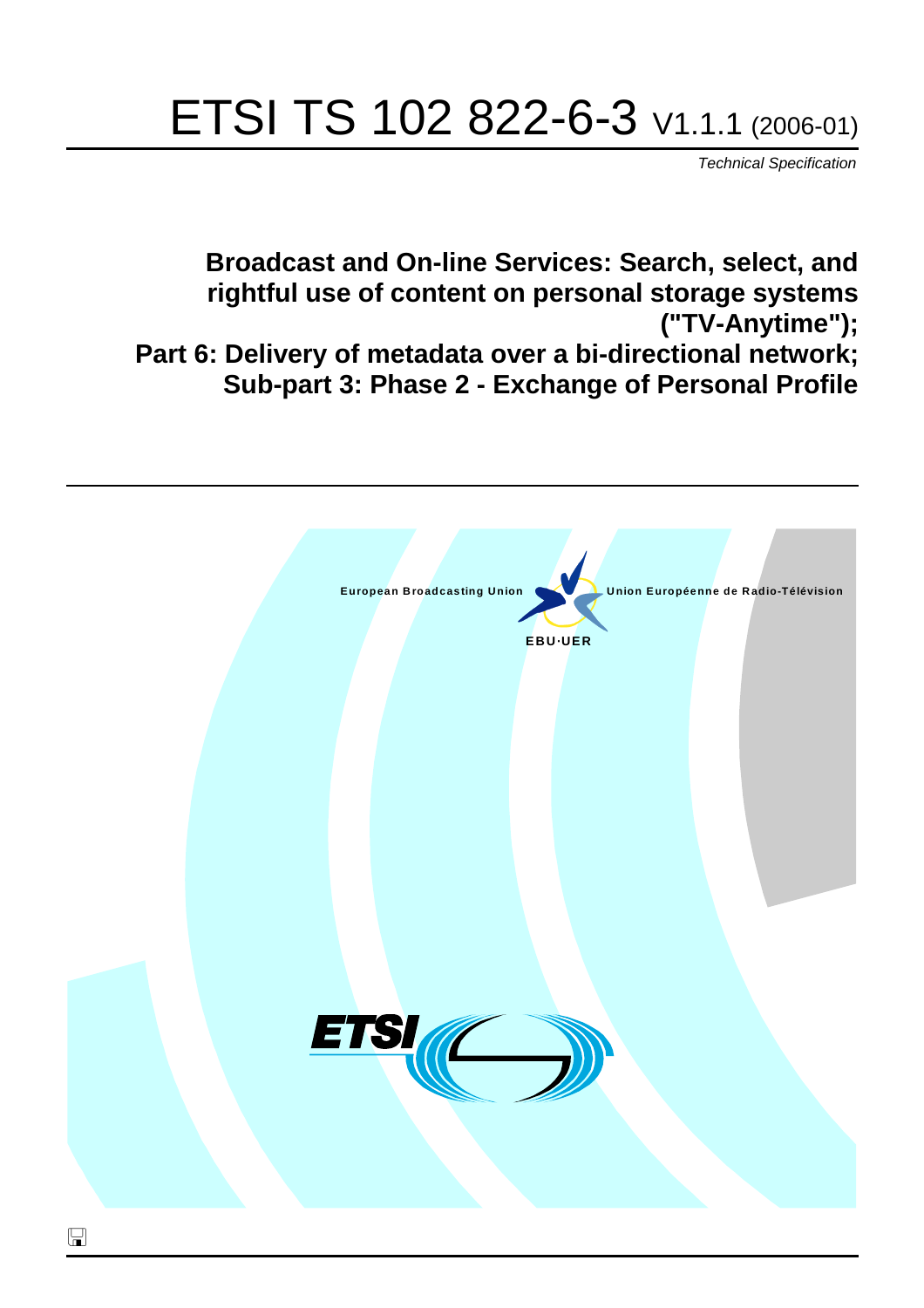Reference

DTS/JTC-TVA-PH1-21-06-03

Keywords

broadcasting, content, service, TV, video

#### **ETSI**

#### 650 Route des Lucioles F-06921 Sophia Antipolis Cedex - FRANCE

Tel.: +33 4 92 94 42 00 Fax: +33 4 93 65 47 16

Siret N° 348 623 562 00017 - NAF 742 C Association à but non lucratif enregistrée à la Sous-Préfecture de Grasse (06) N° 7803/88

#### **Important notice**

Individual copies of the present document can be downloaded from: [http://www.etsi.org](http://www.etsi.org/)

The present document may be made available in more than one electronic version or in print. In any case of existing or perceived difference in contents between such versions, the reference version is the Portable Document Format (PDF). In case of dispute, the reference shall be the printing on ETSI printers of the PDF version kept on a specific network drive within ETSI Secretariat.

Users of the present document should be aware that the document may be subject to revision or change of status. Information on the current status of this and other ETSI documents is available at <http://portal.etsi.org/tb/status/status.asp>

If you find errors in the present document, please send your comment to one of the following services: [http://portal.etsi.org/chaircor/ETSI\\_support.asp](http://portal.etsi.org/chaircor/ETSI_support.asp)

#### **Copyright Notification**

No part may be reproduced except as authorized by written permission. The copyright and the foregoing restriction extend to reproduction in all media.

> © European Telecommunications Standards Institute 2006. © European Broadcasting Union 2006. All rights reserved.

**DECT**TM, **PLUGTESTS**TM and **UMTS**TM are Trade Marks of ETSI registered for the benefit of its Members. **TIPHON**TM and the **TIPHON logo** are Trade Marks currently being registered by ETSI for the benefit of its Members. **3GPP**TM is a Trade Mark of ETSI registered for the benefit of its Members and of the 3GPP Organizational Partners.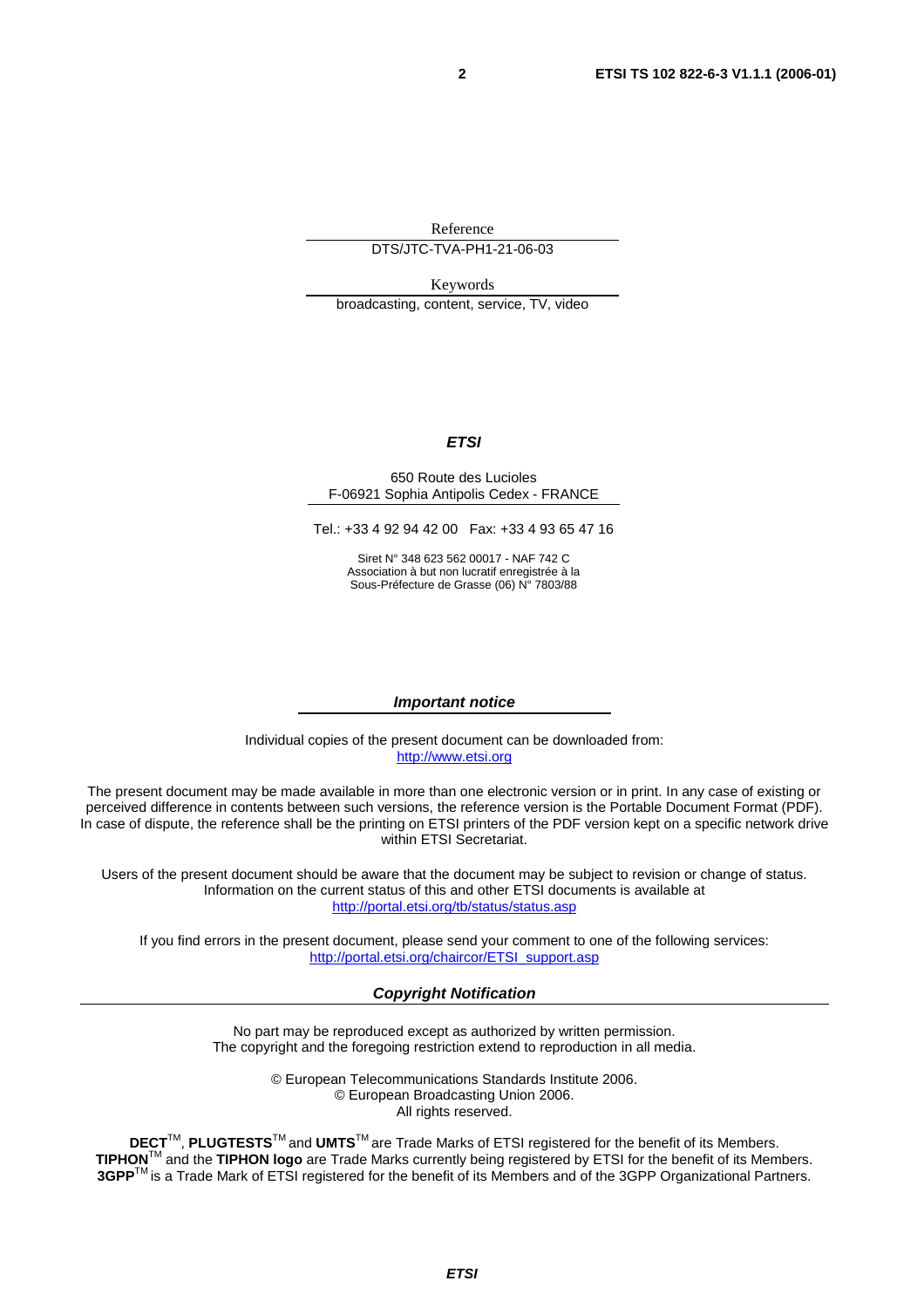## Contents

| 1              |                               |  |
|----------------|-------------------------------|--|
| 2              |                               |  |
|                |                               |  |
| 3<br>3.1       |                               |  |
| 3.2            |                               |  |
|                |                               |  |
| 4<br>4.1       |                               |  |
| 4.2            |                               |  |
| 4.3            |                               |  |
|                |                               |  |
| 5<br>5.1       |                               |  |
| 5.1.1          |                               |  |
| 5.1.2          |                               |  |
| 5.1.3          |                               |  |
| 5.1.4          |                               |  |
| 5.1.5          |                               |  |
| 5.1.6          |                               |  |
| 5.2            |                               |  |
| 5.2.1          |                               |  |
| 5.2.2          |                               |  |
| 5.2.3          |                               |  |
| 5.3            |                               |  |
| 5.3.1<br>5.3.2 |                               |  |
| 5.3.3          |                               |  |
|                |                               |  |
| 6              |                               |  |
| 6.1            |                               |  |
| 6.1.1          |                               |  |
| 6.1.2<br>6.1.3 |                               |  |
| 6.1.4          |                               |  |
| 6.1.5          |                               |  |
| 6.2            |                               |  |
|                |                               |  |
|                | <b>Annex A (normative):</b>   |  |
| A.1            |                               |  |
| A.2            |                               |  |
|                | <b>Annex B</b> (informative): |  |
| B.1            |                               |  |
| B.2            |                               |  |
| B.3            |                               |  |
| B.4            |                               |  |
|                |                               |  |

 $\mathbf{3}$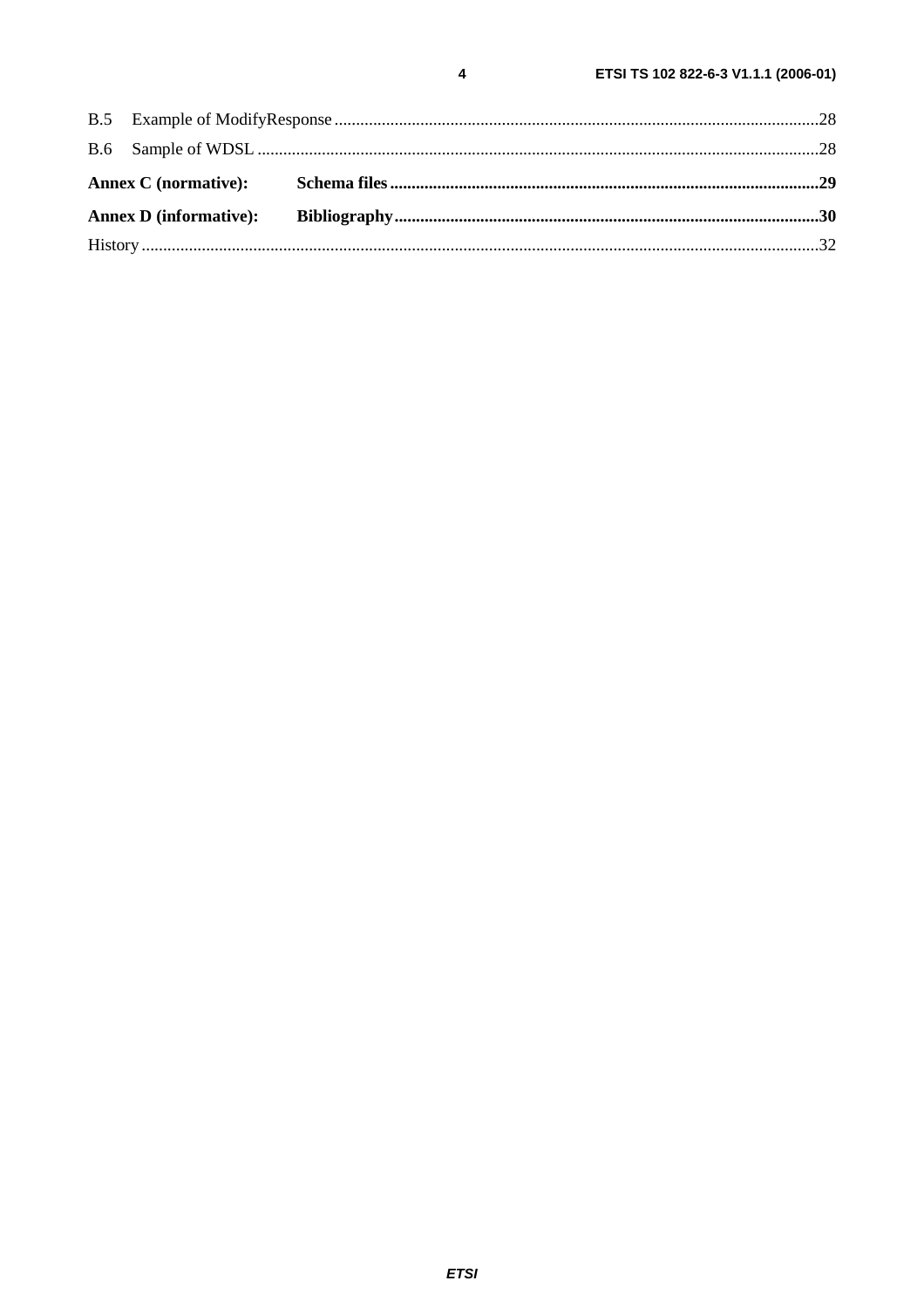IPRs essential or potentially essential to the present document may have been declared to ETSI. The information pertaining to these essential IPRs, if any, is publicly available for **ETSI members and non-members**, and can be found in ETSI SR 000 314: *"Intellectual Property Rights (IPRs); Essential, or potentially Essential, IPRs notified to ETSI in respect of ETSI standards"*, which is available from the ETSI Secretariat. Latest updates are available on the ETSI Web server (<http://webapp.etsi.org/IPR/home.asp>).

Pursuant to the ETSI IPR Policy, no investigation, including IPR searches, has been carried out by ETSI. No guarantee can be given as to the existence of other IPRs not referenced in ETSI SR 000 314 (or the updates on the ETSI Web server) which are, or may be, or may become, essential to the present document.

### Foreword

This Technical Specification (TS) has been produced by Joint Technical Committee (JTC) Broadcast of the European Broadcasting Union (EBU), Comité Européen de Normalisation ELECtrotechnique (CENELEC) and the European Telecommunications Standards Institute (ETSI).

NOTE: The EBU/ETSI JTC Broadcast was established in 1990 to co-ordinate the drafting of standards in the specific field of broadcasting and related fields. Since 1995 the JTC Broadcast became a tripartite body by including in the Memorandum of Understanding also CENELEC, which is responsible for the standardization of radio and television receivers. The EBU is a professional association of broadcasting organizations whose work includes the co-ordination of its members' activities in the technical, legal, programme-making and programme-exchange domains. The EBU has active members in about 60 countries in the European broadcasting area; its headquarters is in Geneva.

European Broadcasting Union CH-1218 GRAND SACONNEX (Geneva) Switzerland Tel: +41 22 717 21 11 Fax: +41 22 717 24 81

The present document is part 6, sub-part 3 of a multi-part deliverable covering Broadcast and On-line Services: Search, select and rightful use of content on personal storage systems ("*TV-Anytime*"), as identified below:

- Part 1: "Benchmark Features";
- Part 2: "System description";
- Part 3: "Metadata";
- Part 4: "Content referencing";
- Part 5: "Rights Management and Protection (RMP)";
- **Part 6: "Delivery of metadata over a bi-directional network";**

Sub-part 1: "Service and transport";

Sub-part 2: "Phase 1 - Service discovery";

#### **Sub-part 3: "Phase 2 - Exchange of Personal Profile";**

- Part 7: "Bi-directional metadata delivery protection";
- Part 8: "Phase 2 Interchange Data Format";
- Part 9: "Phase 2 Remote Programming".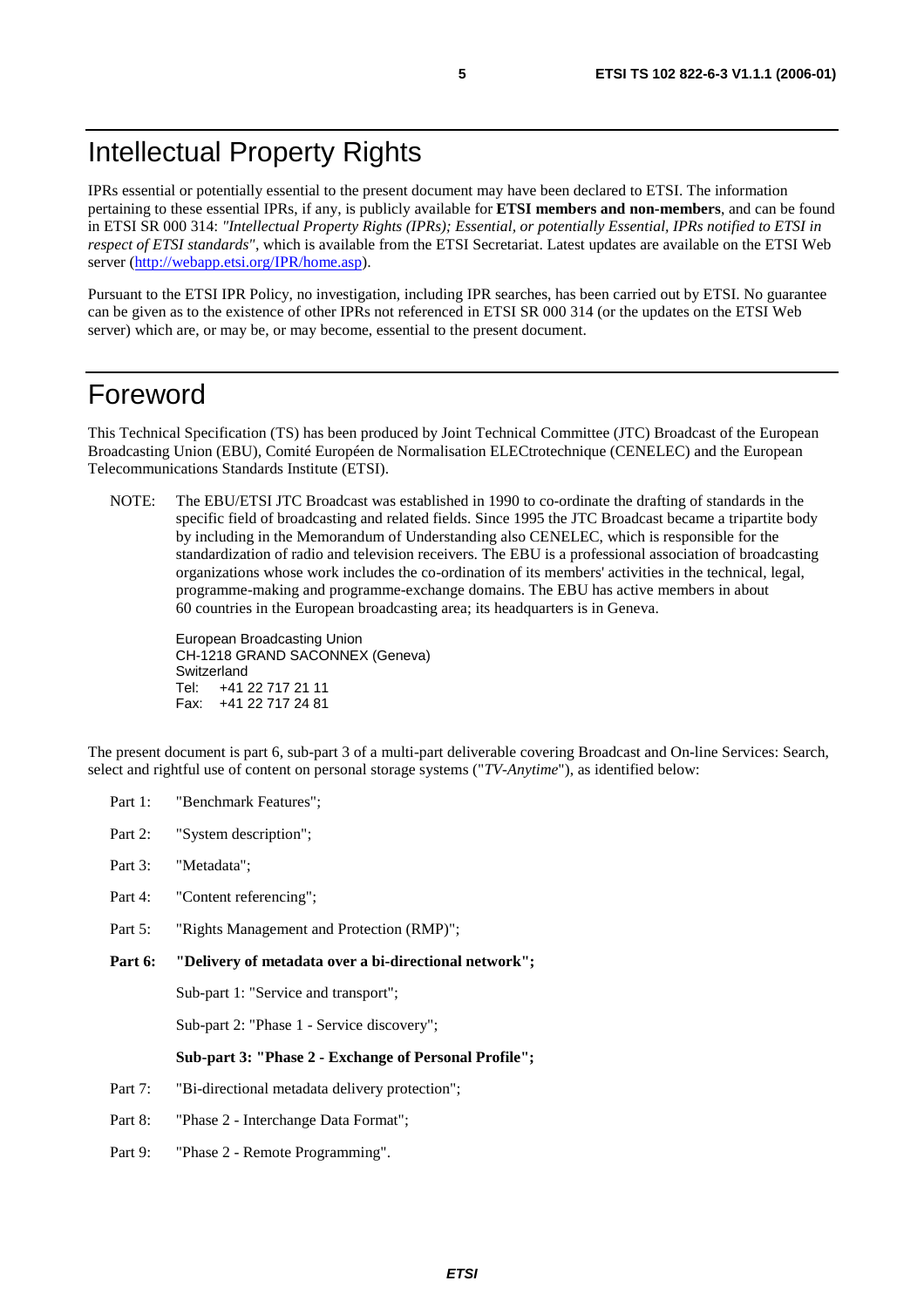### Introduction

"*TV-Anytime*" (TVA) is a full and synchronized set of specifications established by the *TV-Anytime* Forum. TVA features enable the search, selection, acquisition and rightful use of content on local and/or remote personal storage systems from both broadcast and online services.

TS 102 822-1 [1] and TS 102 822-2 [2] set the context and system architecture in which the standards for Metadata, Content referencing, Bi-directional metadata and Metadata protection are to be implemented in the *TV-Anytime* environment. TS 102 822-1 [1] provides benchmark business models against which the *TV-Anytime* system architecture is evaluated to ensure that the specification enable key business applications. TS 102 822-2 [2] presents the *TV-Anytime* System Architecture. These two documents are placed ahead of the others for their obvious introductory value. These first two documents are largely informative, while the remainder of the series is normative.

The features are supported and enabled by the specifications for Metadata (TS 102 822-3-1 [3], TS 102 822-3-2 [4], TS 102 822-3-3 [5] and TS 102 822-3-4 [6]), Content Referencing (TS 102 822-4 [7]), Rights Management (TS 102 822-5-1 [8] and TS 102 822-5-2 [9]), Bi-directional Metadata Delivery (TS 102 822-6-1 [10], TS 102 822-6-2 [11] and TS 102 822-6-3) and Protection (TS 102 822-7 [12]), Interchange Data Format (TS 102 822-8 [13]) and Remote Programming (TS 102 822-9 [14]).

The present document covers the exchange of personal metadata, such as user preferences, usage history, demographic and other information.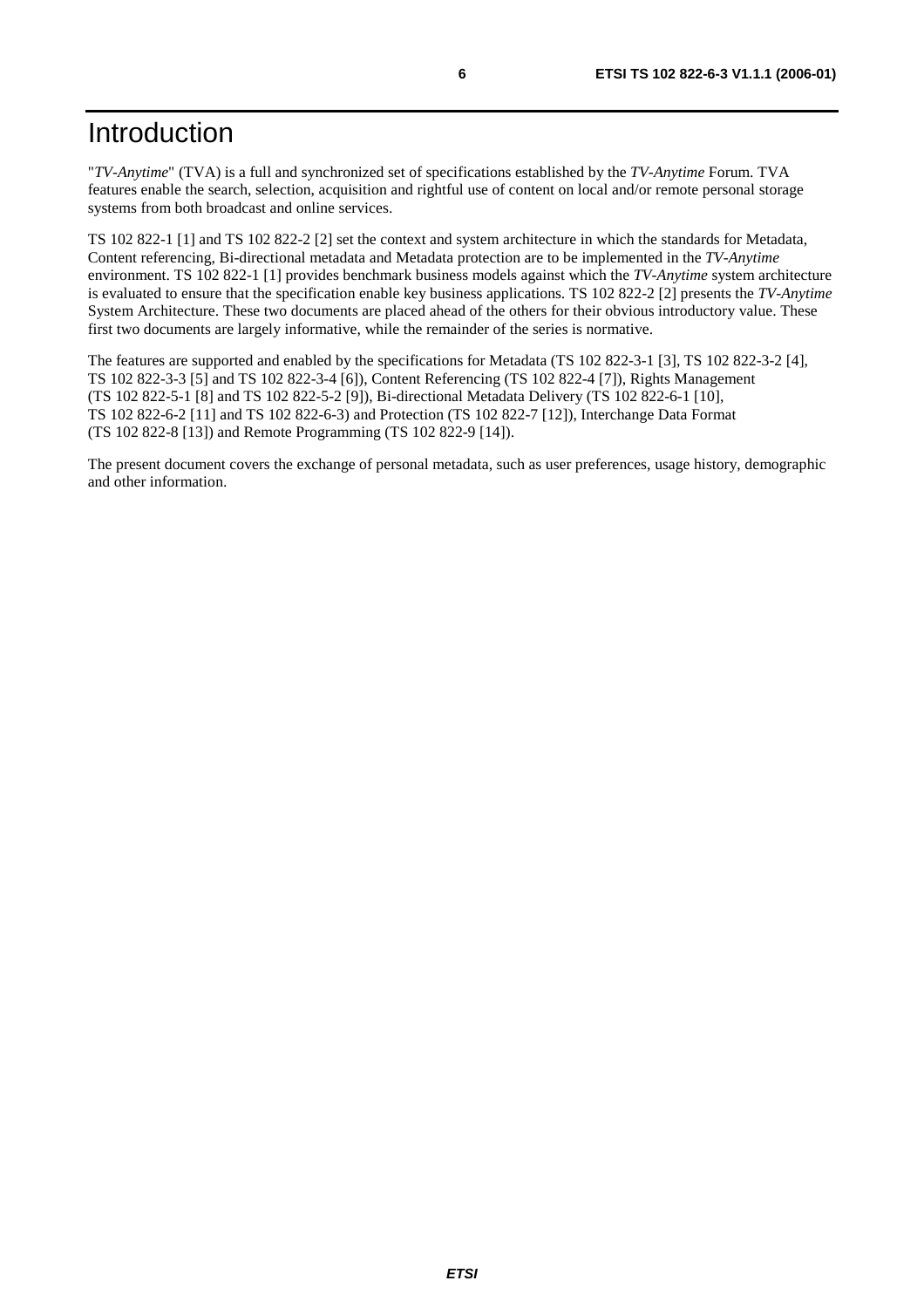### 1 Scope

The present Phase 2 document extends the scope for data exchange between users and content/service providers. The exchange of such user profiles offers a number of possible benefits to both consumers and service providers. For example, a personalized web-service in which a service provider provides the response of user's request using his consumer profile data in a secure environment, can offer the consumer a personally relevant content.

*TV-Anytime* Phase 1 and Phase 2 offers an evolutionary range of features which describe PDR (Personal Digital Recorder) usage models that the *TV-Anytime* standards facilitate.

The features are supported and enabled by the specifications for Metadata (TS 102 822-3-1 [3], TS 102 822-3-2 [4], TS 102 822-3-3 [5] and TS 102 822-3-4 [6]), Content Referencing (TS 102 822-4 [7]), Rights Management (TS 102 822-5-1 [8] and TS 102 822-5-2 [9]), Bi-directional Metadata Delivery (TS 102 822-6-1 [10], TS 102 822-6-2 [11] and TS 102 822-6-3) and Protection (TS 102 822-7 [12]), Interchange Data Format (TS 102 822-8 [13]) and Remote Programming (TS 102 822-9 [14]).

These specifications enable search, select, acquire and rightful use of content on local and/or remote personal storage systems from both broadcast and online services.

Although *TV-Anytime* Phase 1 already provides a rich and varied set of metadata including user preferences and usage history to describe content and usage, the possibilities of exchanging this data were limited (TS 102 822-6-1 [10] and TS 102 822-6-2 [11]).

*The exchange of personal data shall allow:* 

- Providers to receive data from a wide range of PDR devices from different users.
- Service providers to receive detailed and comprehensive user related data.
- Consumers to have confidence in the services (e.g. billing, tracking, monitoring).
- Consumers to search, select and acquire content of their direct interest such as programmes with additional audio description services for improved access, or local news, or specific travel data.
- Consumers to "carry" their profiles and other personal data.
- Content providers and creators to understand their audiences better.
- To develop a wider range of t-Commerce (particularly PPV) and other network service business models.
- To maximize the resources of a wide range of user appliances like a set-top-box or a PDA.

The present document describes mechanisms for requesting metadata from, and submitting user's personal profile data to, IP based web services. In the present document, these web services are termed "personalized services". The present document complements TS 102 822-6-1 [10], which specifies a client initiated means for requesting TV-Anytime metadata from IP-based metadata services and also provides detailed service scenarios.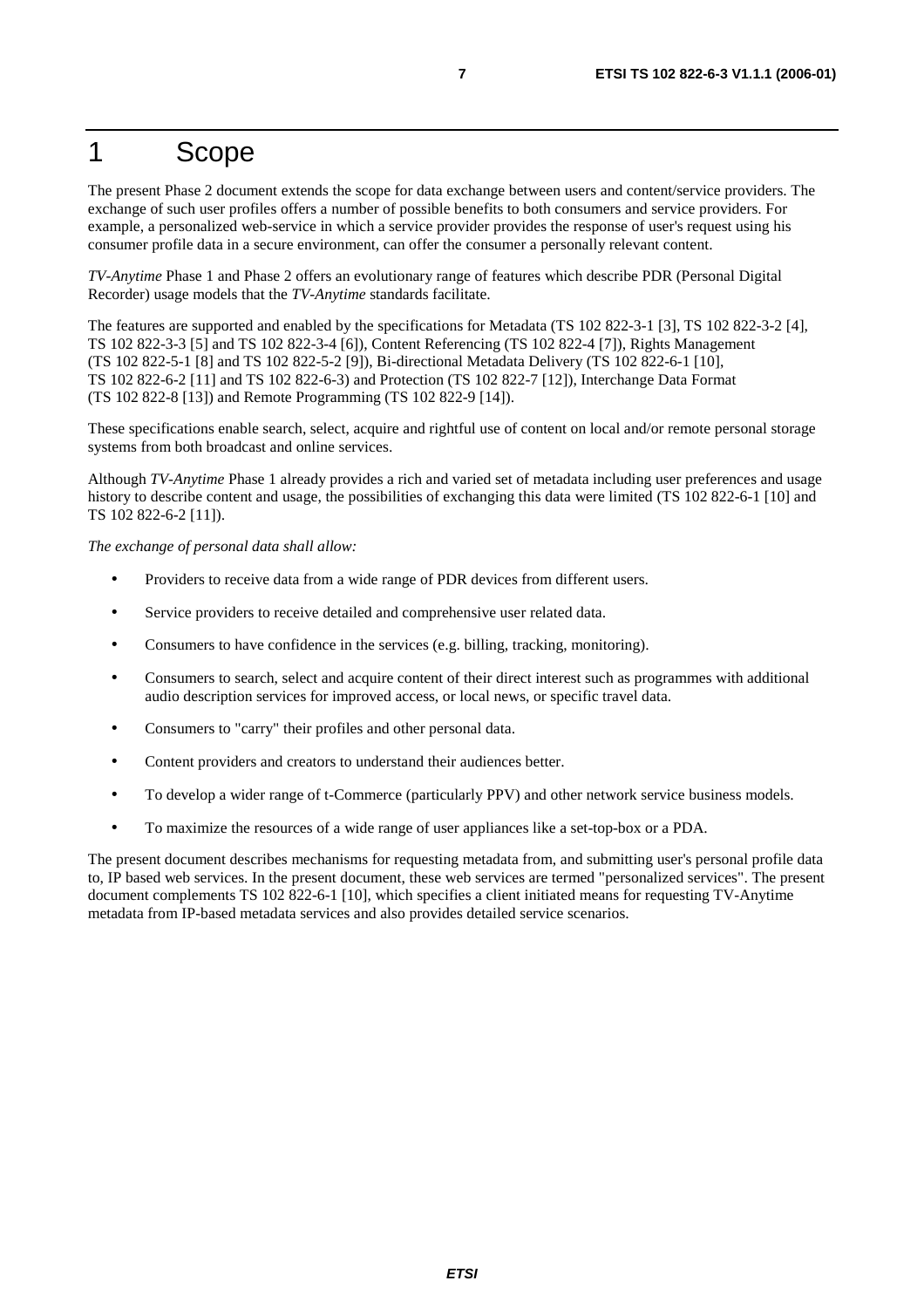### 2 References

The following documents contain provisions which, through reference in this text, constitute provisions of the present document.

- References are either specific (identified by date of publication and/or edition number or version number) or non-specific.
- For a specific reference, subsequent revisions do not apply.
- For a non-specific reference, the latest version applies.

Referenced documents which are not found to be publicly available in the expected location might be found at <http://docbox.etsi.org/Reference>.

| $[1]$  | ETSI TS 102 822-1: "Broadcast and On-line Services: Search, select, and rightful use of content<br>on personal storage systems ("TV-Anytime"); Part 1: Benchmark Features".                                                                                                            |
|--------|----------------------------------------------------------------------------------------------------------------------------------------------------------------------------------------------------------------------------------------------------------------------------------------|
| $[2]$  | ETSI TS 102 822-2: "Broadcast and On-line Services: Search, select, and rightful use of content<br>on personal storage systems ("TV-Anytime"); Part 2: System description".                                                                                                            |
| $[3]$  | ETSI TS 102 822-3-1: "Broadcast and On-line Services: Search, select, and rightful use of content<br>on personal storage systems ("TV-Anytime"); Part 3: Metadata; Sub-part 1: Phase 1 -Metadata<br>schemas".                                                                          |
| $[4]$  | ETSI TS 102 822-3-2: "Broadcast and On-line Services: Search, select, and rightful use of content<br>on personal storage systems ("TV-Anytime"); Part 3: Metadata; Sub-part 2: System aspects in a<br>uni-directional environment".                                                    |
| $[5]$  | ETSI TS 102 822-3-3: "Broadcast and On-line Services: Search, select, and rightful use of content<br>on personal storage systems ("TV-Anytime"); Part 3: Metadata; Sub-part 3: Phase 2 - Extended<br>Metadata Schema".                                                                 |
| [6]    | ETSI TS 102 822-3-4: "Broadcast and On-line Services: Search, select, and rightful use of content<br>on personal storage systems ("TV-Anytime"); Part 3: Metadata; Sub-part 4: Phase 2 - Interstitial<br>metadata".                                                                    |
| $[7]$  | ETSI TS 102 822-4: "Broadcast and On-line Services: Search, select, and rightful use of content<br>on personal storage systems ("TV-Anytime"); Part 4: Content Referencing".                                                                                                           |
| [8]    | ETSI TS 102 822-5-1: "Broadcast and On-line Services: Search, select, and rightful use of content<br>on personal storage systems ("TV-Anytime"); Part 5: Rights management and protection<br>information (RMPI); Sub-part 1: RMPI for broadcast application".                          |
| $[9]$  | ETSI TS 102 822-5-2: "Broadcast and On-line Services: Search, select, and rightful use of content<br>on personal storage systems ("TV-Anytime"); Part 5: Rights management and protection<br>information (RMPI); Sub-part 2: Binding of rights management and protection information". |
| $[10]$ | ETSI TS 102 822-6-1: "Broadcast and On-line Services: Search, select, and rightful use of content<br>on personal storage systems ("TV-Anytime"); Part 6: Delivery of metadata over a bi-directional<br>network; Sub-part 1: Service and transport".                                    |
| $[11]$ | ETSI TS 102 822-6-2: "Broadcast and On-line Services: Search, select, and rightful use of content<br>on personal storage systems ("TV-Anytime"); Part 6: Delivery of metadata over a bi-directional<br>network; Sub-part 2: Phase 1 - Service discovery".                              |
| $[12]$ | ETSI TS 102 822-7: "Broadcast and On-line Services: Search, select, and rightful use of content<br>on personal storage systems ("TV-Anytime"); Part 7: Phase 1 - Bi-directional metadata delivery<br>protection".                                                                      |
| $[13]$ | ETSI TS 102 822-8: "Broadcast and On-line Services: Search, select, and rightful use of content<br>on personal storage systems ("TV-Anytime"); Part 8: Phase 2 - Interchange data format".                                                                                             |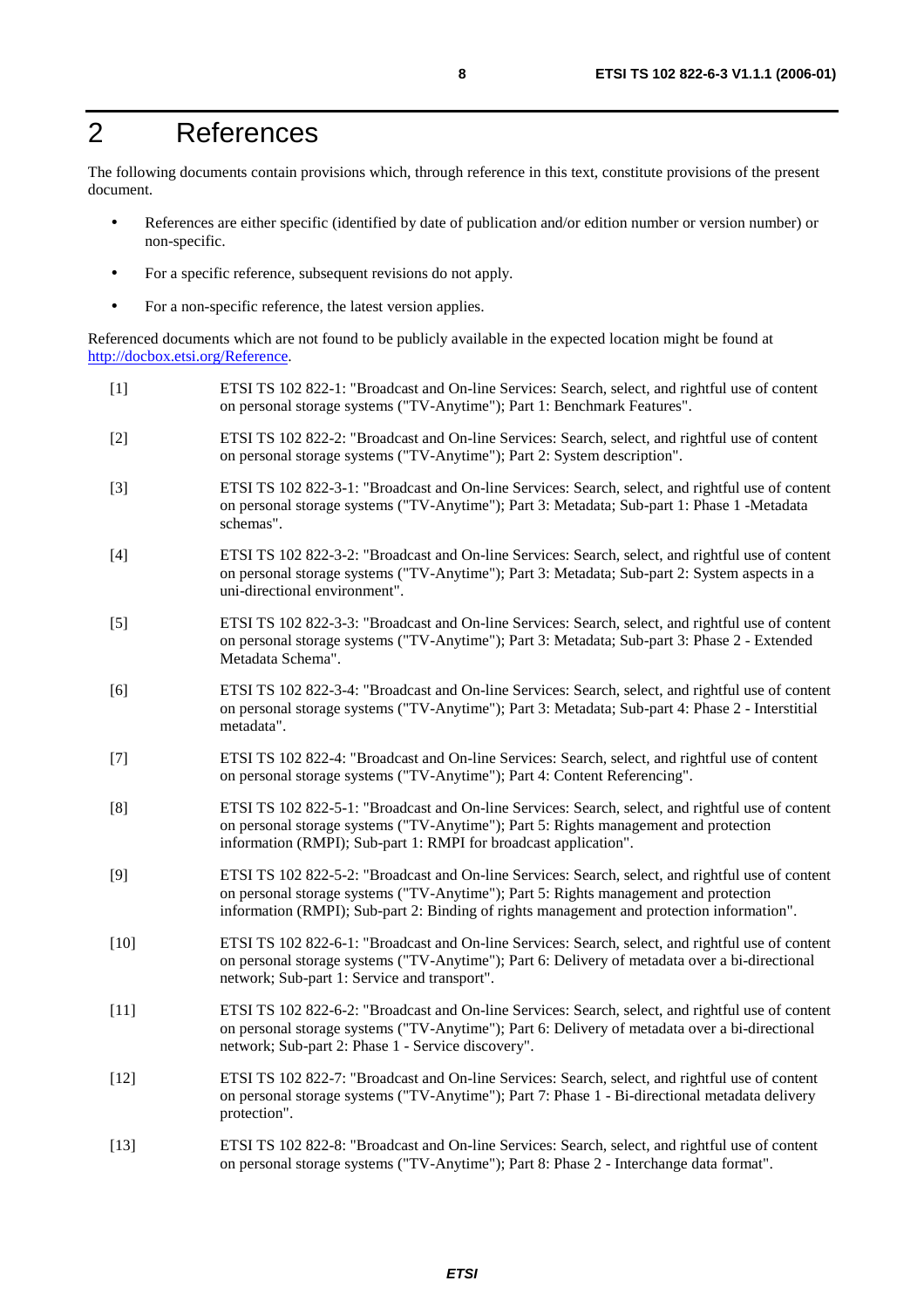- [15] W3C Recommendations (version 20010502) "XML Schema".
- NOTE: Available at: [http://www.w3.org/TR/2001/REC-xmlschema-0-20010502.](http://www.w3.org/TR/2001/REC-xmlschema-0-20010502) <http://www.w3.org/TR/2001/REC-xmlschema-1-20010502> [http://www.w3.org/TR/2001/REC-xmlschema-2-20010502.](http://www.w3.org/XML/Schema)
- [16] W3C Recommendation, 14 January 1999: "Namespaces in XML".
- NOTE: Available at:<http://www.w3.org/TR/REC-xml-names/>.
- [17] IETF RFC 2396: "Uniform Resource Identifiers (URI): Generic Syntax".
- NOTE: Available at:<http://www.ietf.org/rfc/rfc2396.txt>.
- [18] W3C Note, 8 May 2000: "Simple Object Access Protocol (SOAP) 1.1".
- NOTE: Available at:<http://www.w3.org/TR/2000/NOTE-SOAP-20000508/>.
- [19] OASIS Standard 200401: "Web Services Security: SOAP Message Security 1.0".
- NOTE: Available at: [http://docs.oasis-open.org/wss/2004/01/oasis-200401-wss-soap-message-security-1.0.pdf.](http://docs.oasis-open.org/wss/2004/01/oasis-200401-wss-soap-message-security-1.0.pdf)
- [20] "Liberty ID-WSF Data Services Template Specification", Version 1.1.
- NOTE: Available at:<https://www.projectliberty.org/specs/liberty-idwsf-dst-v1.1.pdf>.
- [21] "Liberty ID-WSF Discovery Service Specification", Version 1.2.
- NOTE: Available at:<https://www.projectliberty.org/specs/liberty-idwsf-disco-svc-v1.2.pdf>.
- [22] "Liberty ID-WSF SOAP Binding Specification", Version 1.2.
- NOTE: Available at:<https://www.projectliberty.org/specs/liberty-idwsf-soap-binding-v1.2.pdf>.
- [23] "Liberty Metadata Description and Discovery Specification", Version: 1.1.
- NOTE: Available at:<https://www.projectliberty.org/specs/liberty-metadata-v1.1.pdf>.
- [24] "Liberty Reverse HTTP Binding for SOAP Specification".
- NOTE: Available at:<https://www.projectliberty.org/specs/liberty-paos-v1.1.pdf>.

## 3 Definitions and abbreviations

### 3.1 Definitions

For the purposes of the present document, the following terms and definitions apply:

**access control:** act of mediating requested access to a resource based on privilege attributes of the requestor and control attributes of the requested resource

**account:** formal business agreement for providing regular transactions and services between a principal and service providers

**assertion:** piece of data produced by a SAML authority regarding an act of authentication performed on a principal, attribute information about the principal, or authorization permissions applying to the principal with respect to a specified resource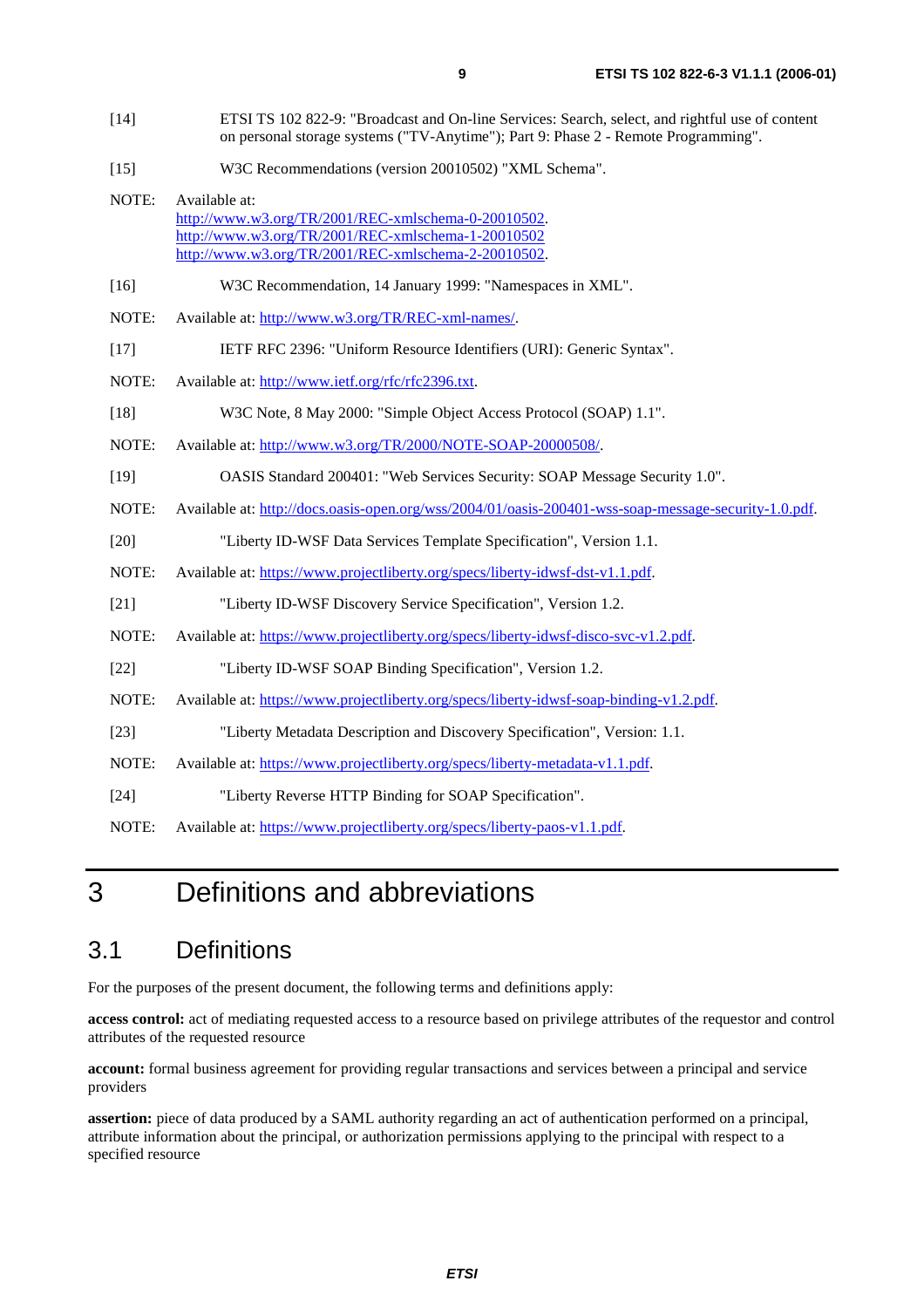NOTE: For example a personalized profile service.

**circle of trust:** federation of service providers and identity providers that have business relationships based on Liberty architecture, and operational agreements, with whom users can transact business in a secure and seamless environment

**consumer profile:** consumer profile includes user description (user preferences, usage viewing history), user information (e.g. biographic information), and user environment descriptions (e.g. user device information, network environment)

**content provider:** entity that acts as the agent for and is the prime exploiter of the content

**credentials:** data attesting to the truth of certain stated facts

**discovery service:** web service for locating attribute providers

**entry point:** what a discovery service allows one to discover i.e. a SOAP (RPC) address and function name

**federation:** association comprising any number of service providers and identity providers

**identity:** essence of an entity and often described by its characteristics

**identity federation:** associating, connecting, or binding multiple accounts for a given principal to various entities within a circle of trust

**identity provider:** entity that creates, maintains, and manages identity information for principals and provides principal authentication to other service providers within a circle of trust

**identity personal profile:** identity information regarding the principal, be it in private or business capacity

**metadata:** generally, data about content, such as the title, genre, and summary of a television programme

NOTE: In the context of *TV-Anytime*, metadata also includes personal profile and history data.

**nonce:** number that is used once and then discarded in a cryptographic protocol

**personally identifiable information:** any data that identifies or locates a particular person, consisting primarily of name, address, telephone number, e-mail address, bank accounts, or other unique identifiers such as a social security number

**policy:** logically defined, executable and testable set of rules of behaviour

**principal:** entity that can acquire a federated identity, that is capable of making decisions, and to which authenticated actions are done on its behalf

NOTE: Examples of principals include an individual user, a group of individuals, as well as a corporation or other legal entities.

**profile:** data comprising the broad set of attributes that may be maintained for an identity, over and beyond its identifiers and the data required to authenticate under that identity

NOTE: Some of those attributes (e.g. address, preferences, card numbers) are provided by the principal.

**pay per view:** content for which the consumer had had to pay a one off fee

**personal profile:** data that represents the interests and preferences of the consumer

**programme:** editorially coherent piece of content

NOTE: Typically, a programme is acquired by the PDR as a whole.

**provider:** entity that delivers content or services to the PDR

**return path:** part of a bi-directional distribution system over which data flows from the consumer to the service provider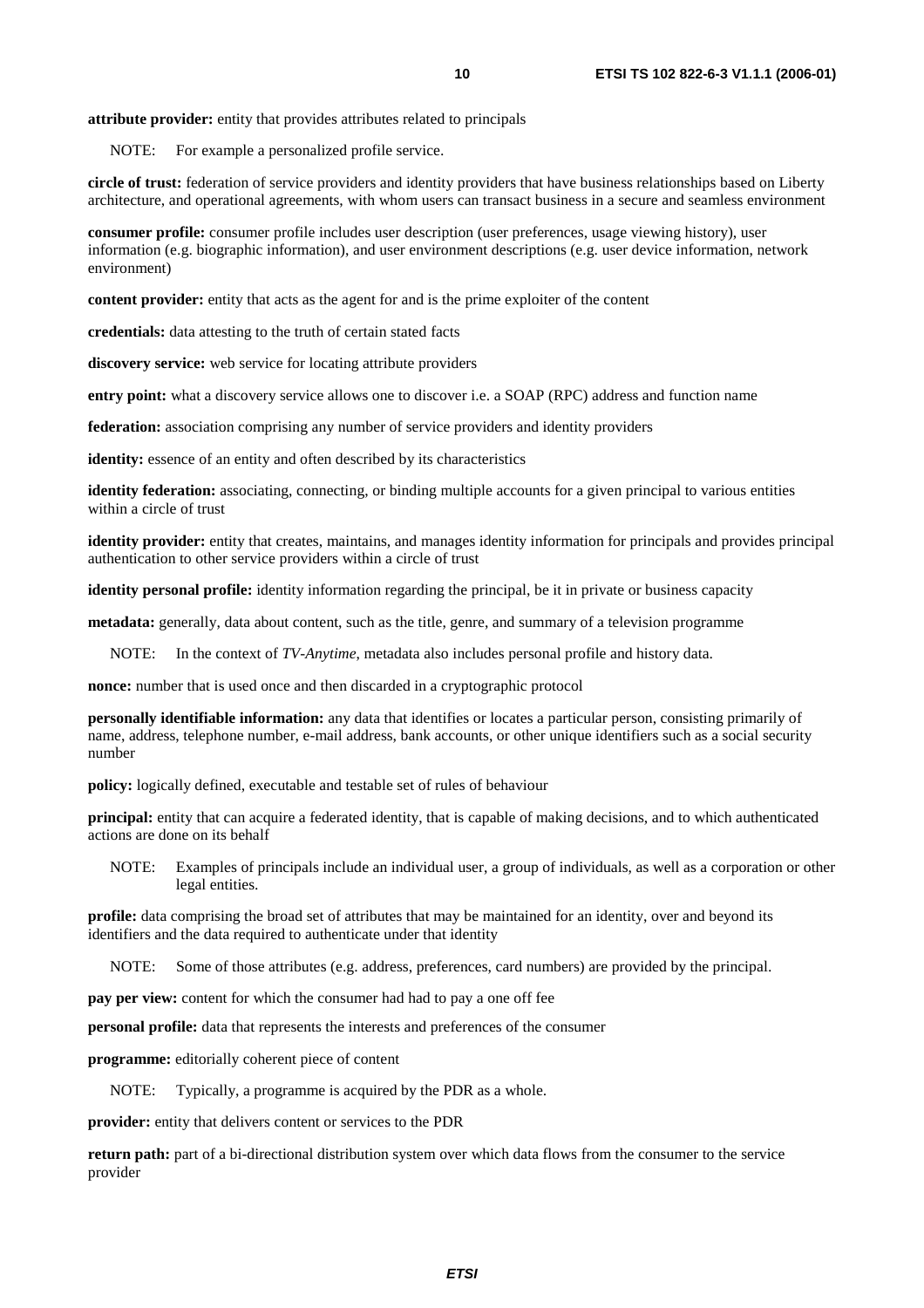**service provider:** aggregator and supplier of content which may include gateway and management roles

NOTE: In the present document, a service provider provides services or goods to a principal.

**resource:** either data related to some identity or identities, or a service acting on behalf of some identity or group of identities

NOTE: An example of a resource is a calendar containing appointments for a particular identity.

**service:** collection of entry points designed to offer some service or to provide information

**service instance:** a running web service (physical instantiation of a particular type of service) at a distinct protocol endpoint

#### 3.2 Abbreviations

For the purposes of the present document, the following abbreviations apply:

| <b>EPG</b>    | Electronic Programme Guide                                                                  |
|---------------|---------------------------------------------------------------------------------------------|
| <b>HTTP</b>   | <b>Hyper Text Transport Protocol</b>                                                        |
| <b>ID-WSF</b> | <b>IDentity - Web Service Framework</b>                                                     |
| <b>OASIS</b>  | Organization for the Advancement of Structured Information Standards                        |
| <b>PDA</b>    | Personal Digital Assistance                                                                 |
| PDR.          | Personal Digital Recorder                                                                   |
| <b>PPV</b>    | Pay Per View                                                                                |
| <b>SAML</b>   | <b>Security Assertion Markup Language</b>                                                   |
| NOTE:         | XML standard for exchanging authentication and authorization data between security systems. |
| <b>SOAP</b>   | Simple Object Access Protocol                                                               |
| <b>URI</b>    | Uniform Resource Identifier                                                                 |
| <b>URN</b>    | Uniform Resource Name                                                                       |
| W3C           | World Wide Web Consortium                                                                   |
| <b>WSDL</b>   | Web Services Description Language                                                           |
| XML           | eXtensible Markup Language                                                                  |
| <b>XPath</b>  | W3C XML Path language                                                                       |

### 4 TV-Anytime User Profile Service Type

#### 4.1 Service Type Definition

The *TV-Anytime* user profile service is a web service that acts upon some resource to either retrieve and update information (such as preferences, demography, and location) about a user, or perform some action for the benefit of some user.

The types used in the *TV-Anytime* user profile service are defined in the "urn:tva:metadata:profile:2005" target namespace [16].

This allows schema aware tools to validate the various messages. The types defined in the TS 102 822-3-1 [3] and TS 102 822-3-3 [5] may be referenced in the transport namespace (using XML Schema's import mechanisms [15]). The schema fragments in the following clauses are all defined within this namespace. The ServiceType element is used to identify the *TV-Anytime* user profile service. This URI needs be constant across all implementations of the *TV-Anytime* user profile service to enable interoperability. Therefore, it is recommended that this URI be the same as the targetNamespace URI of the abstract WSDL description for the service.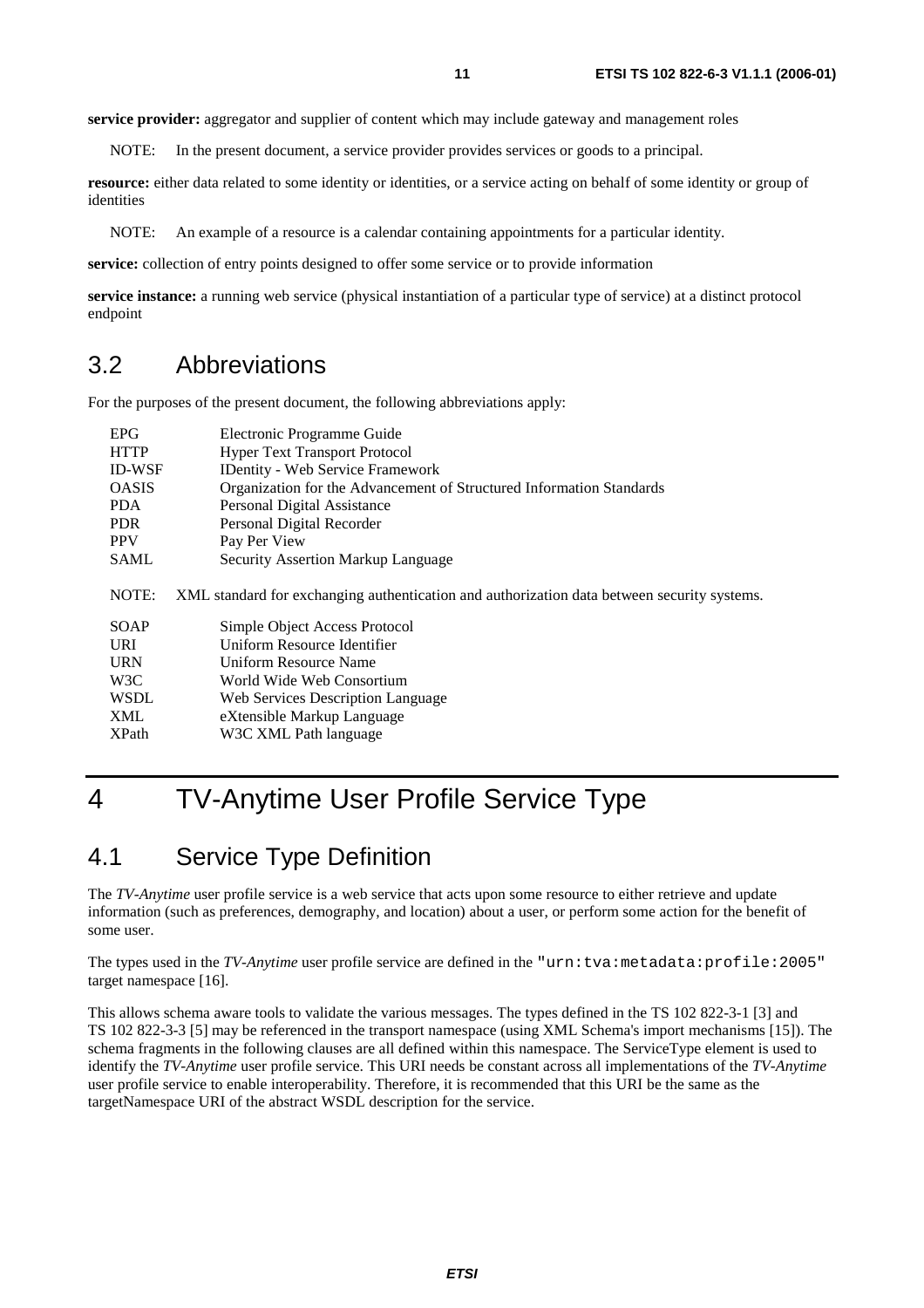A service instance is the physical instantiation of a particular type of the *TV-Anytime* user profile service. Each service instance is hosted by some provider, which is identified by a URI (RFC 2396 [17]). An example of a service instance is a SOAP-over-HTTP end-point offering a personalized EPG service. A service instance exposes a protocol interface to a set of resources. A resource in this specification is either data related to some user (or the attributes thereof) or a service acting for the benefit of some user. When a client sends a request message to a service instance, it includes the resource identifier (i.e. a URI) for the resource it wishes the service instance to act upon. A resource commonly has access to control policies associated with it. These access control policies are typically under the purview of the entity or entities associated with the resource (in common language, the entity or entities could be said to "own" the resource). The access control policies on a resource must be enforced by the service instance.

### 4.2 Discovery

A service provider can use the discovery service to ascertain the location of a specific identity service for a user. The discovery service enables various entities to dynamically and securely discover a user's identity services, and it responds, on a permission-basis, with a service description of the desired identity service. This way, a service provider can gain access to portions of the user's identity information that may be in the possession of multiple providers and offer a user profile based service to a user.

The discovery service itself is not defined in the present document. Examples of discovery services can be found in the Liberty ID-WSF Discovery Service specification [21] and in the Liberty Metadata Description and Discovery Specification [23].

### 4.3 Data Model

The data model of the *TV-Anytime* user profile is defined in the *TV-Anytime* metadata specification TS 102 822-3-3 [5]. The XML schema defined thereby specifies the data the service can host. The data model defines the data and the data structure. Typically this structure is hierarchical and has the root node TVAMain. The part of the *TV-Anytime* metadata mainly relevant to the *TV-Anytime* user profile exchange service is the ExtendedUserDescription.

### 5 TV-Anytime User Profile Message Interface

This clause defines two protocols, one for querying data and another for modifying data. These protocols are based on those specified in Liberty ID-WSF Data Services Template Specification [20].

These protocols both rely on a request/response message-exchange pattern. The messages specified in the present document for those protocols are carried in the SOAP body [18]. More information on the general aspects of SOAP can be found in TS 102 822-6-1 [10] and Liberty ID-WSF SOAP Binding Specification [22]. The messages for querying and modifying data have common attributes and elements. These common parts are discussed prior to specifying the actual messages.

### 5.1 Common Parts

#### 5.1.1 Resources

Both protocols, for querying and modifying data, have a defined hierarchy for accessing data.

In the first level the desired resources are selected. For example, a resource might be the personal profile of a certain person. Multiple resources can be accessed in a single request, but querying and modifying cannot be mixed in one request message.

For each resource there is one <Query> or <Modify> element in the request message. Inside this element there is another element identifying the resource. This identifying element is either the <ResourceID> element or the <EncryptedResourceID> element. The ResourceIDGroup declaration is shown below.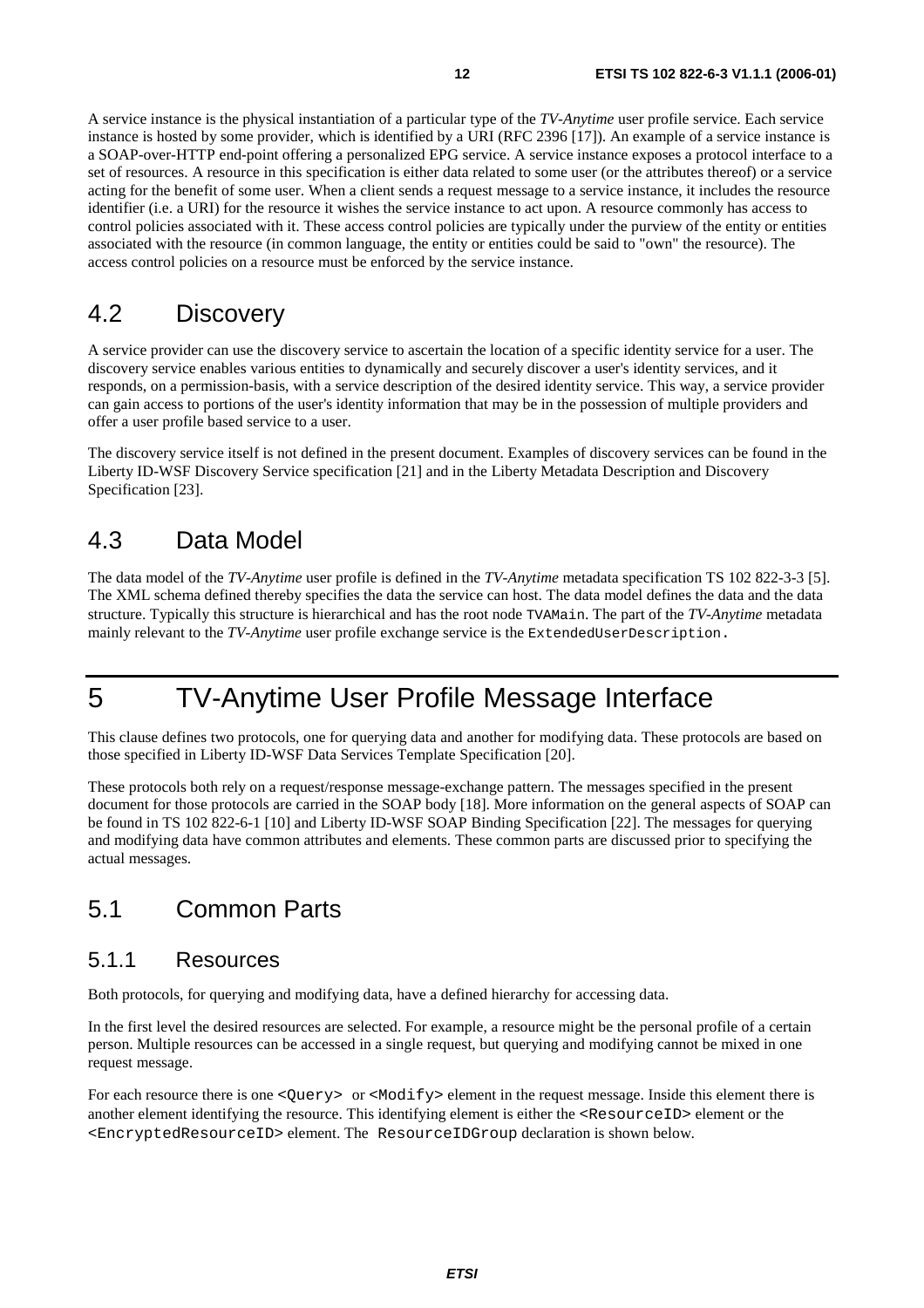```
<complexType name="ResourceIDType"> 
     <simpleContent> 
          <extension base="anyURI"> 
             <attribute name="id" type="tva:TVAIDType"/> 
         </extension> 
     </simpleContent> 
</complexType> 
<complexType name="EncryptedResourceIDType"> 
     <sequence> 
         <element ref="xenc:EncryptedData"/> 
         <element ref="xenc:EncryptedKey"/> 
     </sequence> 
</complexType> 
<group name="ResourceIDGroup"> 
         <choice maxOccurs="unbounded"> 
             <element name="ResourceID" type="tvap:ResourceIDType"/> 
              <element name="EncryptedResourceID" type="tvap:EncryptedResourceIDType"/> 
         </choice> 
</group>
```

| Name                    | <b>Definition</b>                                                                                                                                                                                                                      |
|-------------------------|----------------------------------------------------------------------------------------------------------------------------------------------------------------------------------------------------------------------------------------|
| ResourceIDType          | A complex type to define a resource identifier                                                                                                                                                                                         |
| Id                      | An attribute of TVAIDType type                                                                                                                                                                                                         |
| EncryptedResourceIDType | A complex type for the transport of obfuscated resource identifiers                                                                                                                                                                    |
| ResourceIDGroup         | Defines a group of ResourceIDs and/or EncryptedResourceIDs                                                                                                                                                                             |
| ResourceID              | The identifier of a particular resource                                                                                                                                                                                                |
| EncryptedResourceID     | Contains a ResourceID that has been encrypted using encryption,<br>and an encrypted key that was used to encrypt the ResourceID.<br>See clause 5.1.2. and Liberty ID-WSF Discovery Service<br>Specification [22] for more explanations |

When the <ResourceID> element would have the value "urn:liberty:isf:implied-resource" [21], the element may be left out of the containing <Query> or <Modify> element. In all other cases either the <ResourceID> element or the <EncryptedResourceID> element must be present. More examples of when the value urn:liberty:isf:implied-resource can be used can be found in Liberty Reverse HTTP Binding for SOAP Specification [24].

The schema also defines an element EncryptedResourceID for the transport of obfuscated resource identifiers. The EncryptedResourceID contains a ResourceID that has been encrypted using encryption, and an encrypted key that was used to encrypt the ResourceID. Use of EncryptedResourceID is often necessary for privacy reasons. If a non-predictable nonce is used for the EncryptedKey, each discovery service client will get a different identifier. This will prevent discovery service clients from colluding with other discovery service clients about the identity of the Principal on the basis of the ResourceID for one of the Principal's services.

NOTE: Strictly speaking, the key does not need to be a nonce, rather just unique for each client.

#### 5.1.2 <Select> element

The second level of resource selection is inside the <Query> and <Modify> elements. The request message must describe in more detail what it wants to access inside the specified resource. This is specified in  $\leq$ Select> elements. As an example, when the resource is a personal profile, the  $\leq$ Select> can point to UserPreferences. In the case of a <Query>, this means that the whole UserPreferences is requested, or for a <Modify>, the whole UserPreferences is being modified. When only a part of UserPreferences is being queried or modified, the <Select> element must point only to that part, or the parts not to be modified must be rewritten using their existing values, when whole UserPreferences is given. Different parts of the resource can be accessed using the same <Query> or <Modify> element as both of those elements can contain multiple <Select> elements in their own substructure.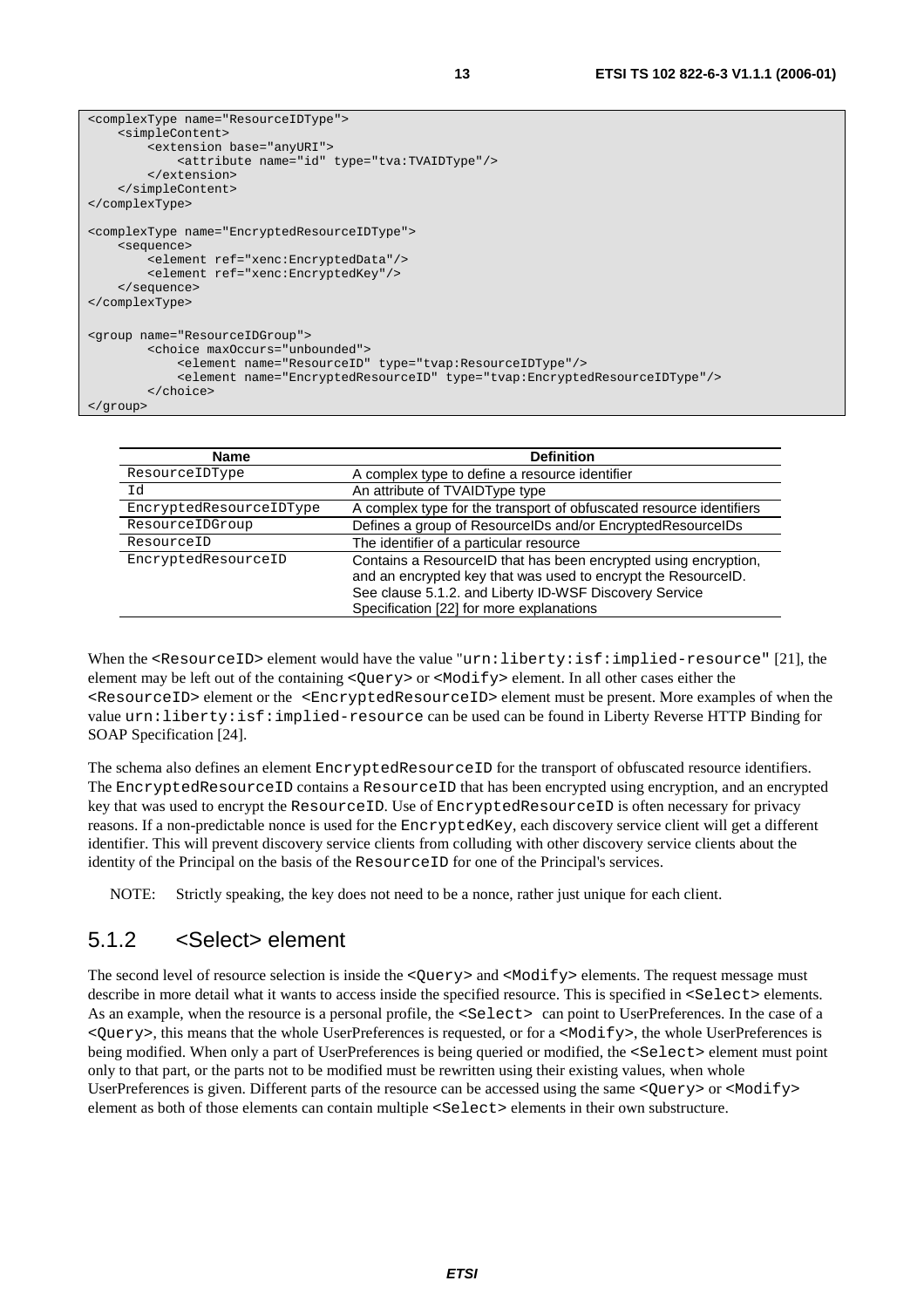The <Select> points to some place(s) in the *TV-Anytime*'s user description metadata and it is recommended that a string containing an XPath expression is used for <Select> element. It is not always necessary to support full XPath. Each *TV-Anytime* user profile exchange service should limit the required set of XPath expressions when full XPath is not required. The predefined set of abbreviated Select Path expressions, to be used in place of full XPath expressions, is listed in table 1. When a service supports full XPath even if it is not required, the service may register the urn:liberty:dst:fullXPath discovery option keyword. If the required set of XPath expressions does not include the path to each element, a service may still support all paths without supporting full XPath. In that case the service may register the urn:liberty:dst:allPaths discovery option keyword.

| <b>Abbreviated Selected Field</b>   | <b>Full XPath Expression</b>                        |
|-------------------------------------|-----------------------------------------------------|
| tva:profile:UserSearchPreferences   | /TVAMain/ExtendedUserDescription/UserPreferences/Fi |
|                                     | lteringAndSearchPreferences                         |
| tva:profile:UserBrowsingPreferences | /TVAMain/ExtendedUserDescriptions/UserPreferences/B |
|                                     | rowsingPreferences                                  |
| tva:profile:UserActionHistory       | /TVAMain/ExtendedUserDescriptions/UsageHistory/User |
|                                     | ActionHistory                                       |
| tva:profile:UserName                | /TVAMain/ExtendedUserDescription/UserInformationTab |
|                                     | le/BioGraphicInformation/Name                       |
| tva:profile:UserAqe                 | /TVAMain/ExtendedUserDescription/UserInformationTab |
|                                     | le/BioGraphicInformation/Age                        |
| tva:profile:UserGender              | /TVAMain/ExtendedUserDescription/UserInformationTab |
|                                     | le/BioGraphicInformation/Gender                     |
| tva:profile:UserLanquage            | /TVAMain/ExtendedUserDescription/UserInformationTab |
|                                     | le/BioGraphicInformation/Language                   |
| tva:profile:UserLocation            | /TVAMain/ExtendedUserDescription/UserInformationTab |
|                                     | le/UsageEnvironment/NaturalEnvironment/Location     |

Successful queries always have the TVAMain element returned, and it must contain the data defined by the parameters inside the Select element.

The schema for SelectType is as follows.

```
<simpleType name="SelectTypeType"> 
    -<br><restriction base="string"
         <enumeration value="xpath"/> 
         <enumeration value="abbreviated"/> 
     </restriction> 
</simpleType> 
<complexType name="SelectType"> 
     <simpleContent> 
         <extension base="string"> 
              <attribute name="type" type="tvap:SelectTypeType" use="optional" 
             default="abbreviated"/> 
         </extension> 
     </simpleContent> 
</complexType>
```
The semantics is as follows.

| <b>Name</b>    | <b>Definition</b>                                                                                                                                                                            |
|----------------|----------------------------------------------------------------------------------------------------------------------------------------------------------------------------------------------|
| SelectTypeType | Simple type for the type of query format. The following are the possible<br>values:<br>- xpath – the query format is XPath<br>- abbreviated -- the query format is in the Abbreviated format |
| SelectType     | Complex type defining the "select" element                                                                                                                                                   |
| type           | specifies the type of query format; either Xpath or the abbreviated format                                                                                                                   |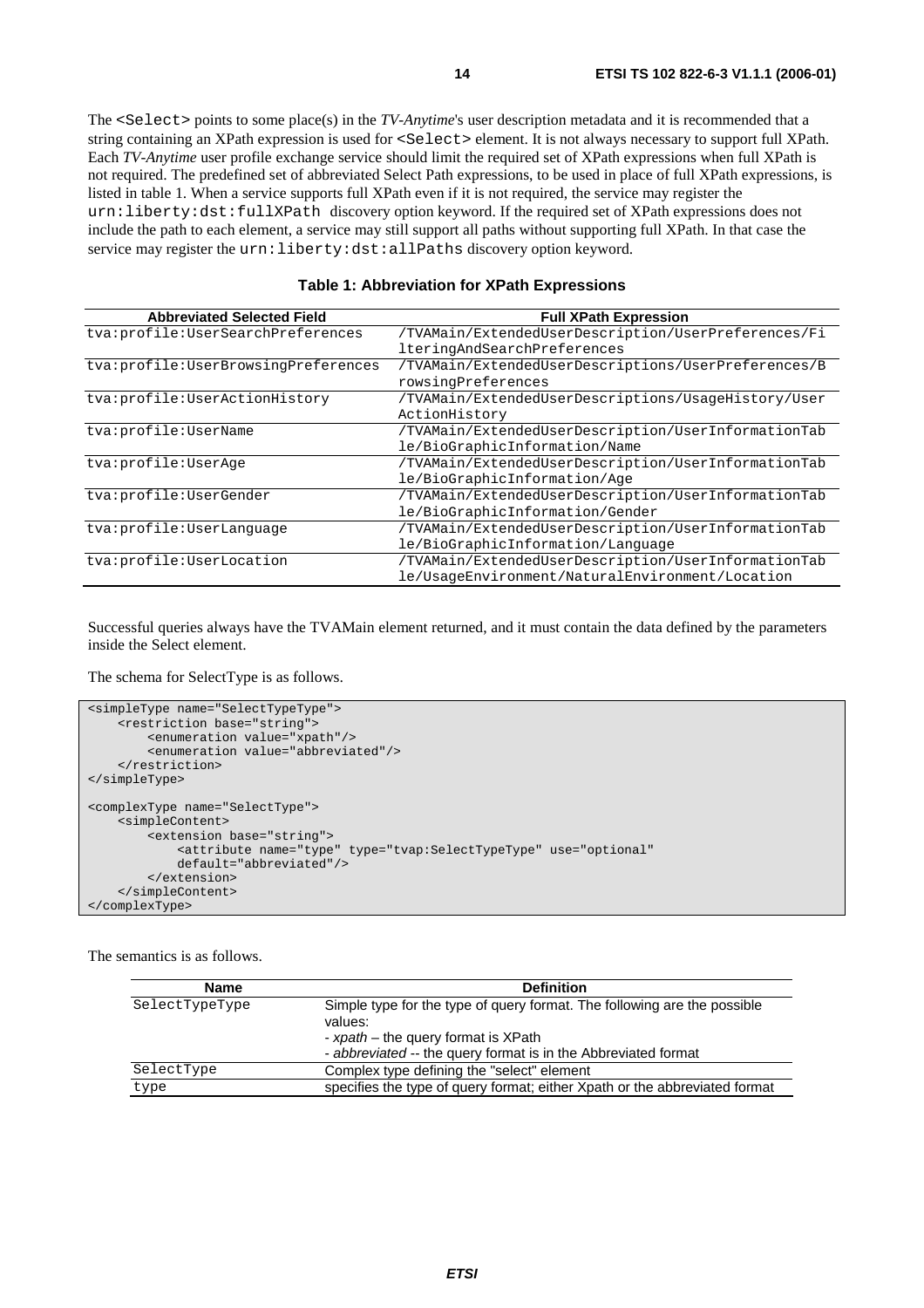### 5.1.3 Discovery Option Keywords

The following discovery option keywords are used to indicate services options of the *TV-Anytime* user profile services.

| <b>Discovery Option Keywords</b>       | <b>Definition</b>                                                       |
|----------------------------------------|-------------------------------------------------------------------------|
| Urn:liberty:dst:allPaths               | Optional. This indicates that the service provider supports all         |
|                                        | (required) paths without supporting full XPath.                         |
| Urn:liberty:dst:fullXPath              | Optional. This indicates that the service provider supports full XPath. |
| urn:liberty:dst:multipleResources      | Optional. This indicates that the service provider supports accessing   |
|                                        | multiple resources.                                                     |
| urn:liberty:dst:changeHistorySupported | Optional. This indicates that the service provider processes the        |
|                                        | changedSince attribute.                                                 |
| Urn:liberty:dst:noModify               | Optional. This indicates that the service provider does not support     |
|                                        | modifications at all.                                                   |
| urn:liberty:dst:multipleQueryItems     | Optional. This indicates that the service provider supports multiple    |
|                                        | <queryitem> elements inside a <query>.</query></queryitem>              |
| urn:liberty:dst:multipleModification   | Optional. This indicates that the service provider supports multiple    |
|                                        | <modification> element inside a <modify>.</modify></modification>       |

**Table 2: Description of Discovery Option Keywords** 

#### 5.1.4 <Status>

A response message contains one or more <Status> elements to indicate whether or not the processing of the request succeeded. A <Status> element has a code attribute, which contains the return status as a string. Table 3 defines the status codes to be used as values for the code attribute.

| <b>Status</b>            | <b>Definition</b>                                                                                                                                                                                                                                                                                 |
|--------------------------|---------------------------------------------------------------------------------------------------------------------------------------------------------------------------------------------------------------------------------------------------------------------------------------------------|
| ActionNotAuthorized      | Indicates that the requested action is not authorized.                                                                                                                                                                                                                                            |
| ActionNotSupported       | Indicates that the requested action is not supported by this service.                                                                                                                                                                                                                             |
| AllReturned              | Indicates that when an attribute provider may not necessarily be giving only the<br>newest information since the time specified in the changedSince parameter. This is<br>not considered a failure. It is also used to show that all the data currently allowed to                                |
|                          | be returned (i.e. except for those revoked, etc.).                                                                                                                                                                                                                                                |
| ChangedSinceReturnsAll   | Indicates that when an attribute provider does not support the changedSince<br>parameter and returns all the data addressed by Select regardless of the latest<br>modification times. Some or all data returned might actually be older than the time<br>specified in the changedSince parameter. |
| DataTooLong              | Indicates that the size of the requested data exceeds the preset threshold of the<br>service provider. This is only for modifications.                                                                                                                                                            |
| ExistsAlready            | Indicates that the request is trying to modify to a pre-existing value.                                                                                                                                                                                                                           |
| Failed                   | Indicates that the request has failed.                                                                                                                                                                                                                                                            |
| InvalidData              | Indicates that the request contains invalid data.                                                                                                                                                                                                                                                 |
| InvalidResourceID        | Indicates that the ResourceID of the request is invalid.                                                                                                                                                                                                                                          |
| InvalidSelect            | Indicates that the Select element is invalid in the request.                                                                                                                                                                                                                                      |
| MissingNewDataElement    | Indicates that the request specifies no new data to be updated.                                                                                                                                                                                                                                   |
| MissingResourceIDElement | Indicates that the request fails to specify the ResourceID.                                                                                                                                                                                                                                       |
| MissingSelect            | Indicates that the request fails to specify the Select element.                                                                                                                                                                                                                                   |
| NoMoreElements           | Indicates that the returned data ends prematurely for lack of elements.                                                                                                                                                                                                                           |
| NoMultipleAllowed        | Indicates that multiple requests are not allowed.                                                                                                                                                                                                                                                 |
| NoMultipleResources      | Indicates that the use of multiple resources is not allowed.                                                                                                                                                                                                                                      |
| OK                       | Indicates that the action has been successfully acknowledged.                                                                                                                                                                                                                                     |
| TimeOut                  | Indicates that the request has failed because of timeout.                                                                                                                                                                                                                                         |
| UnexpectedError          | Indicates that an unexpected error has occurred.                                                                                                                                                                                                                                                  |

#### **Table 3: Description of Values for Status Element**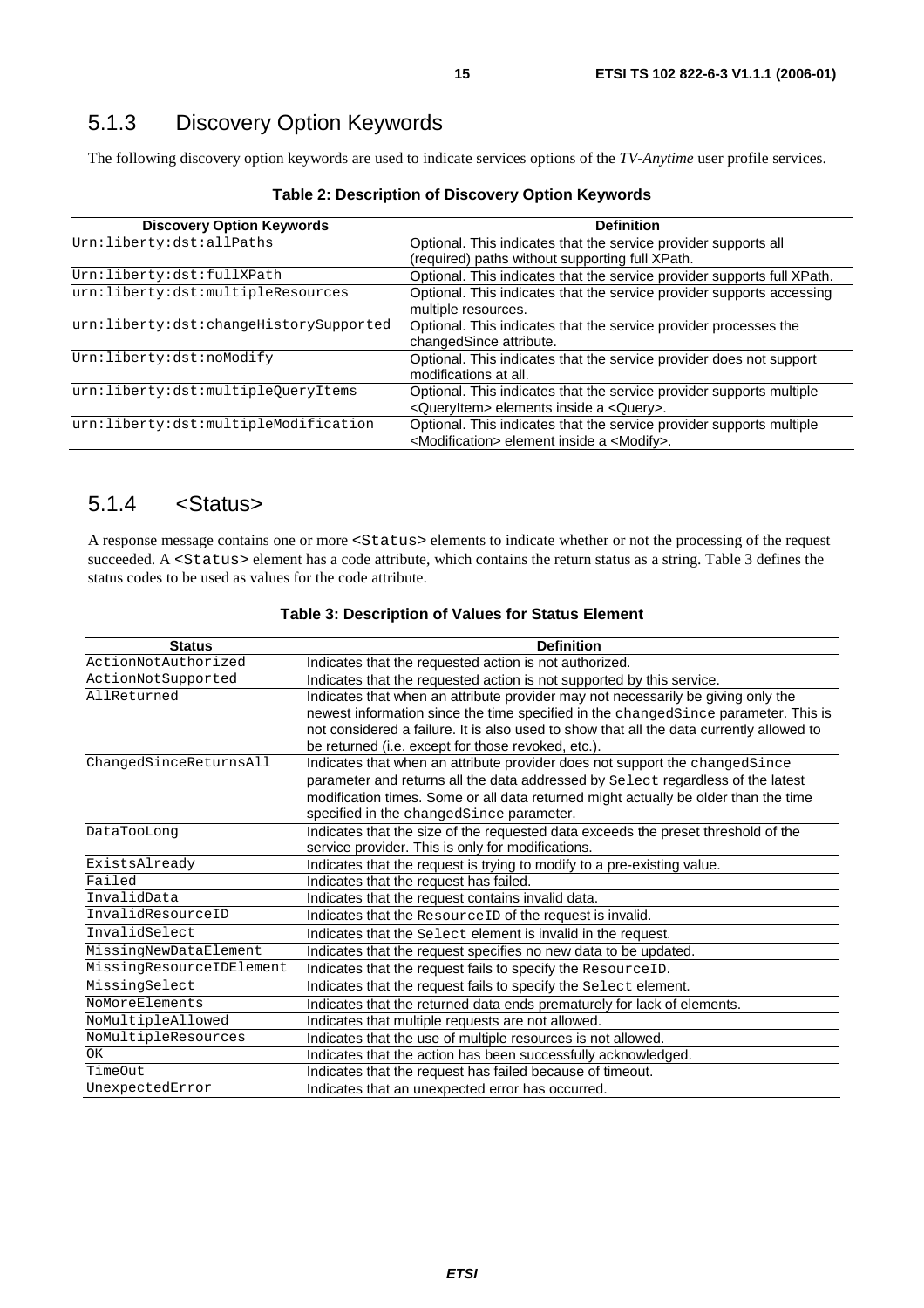The code attribute of the top level within the <Status> element must contain either the value OK or Failed. The <Status> element may contain <StatusDescription> element supplying more detailed return status information. The values in table 3 are used to indicate more detailed return status. If the request fails for some reason, the requestIDRef attribute of the <StatusDescription> element should contain the value of the itemID attribute of the offending element in the request message.

The following is the syntax for Status and StatusDescription.

```
<complexType name="StatusDescriptionType"> 
     <simpleContent> 
         <extension base="mpeg7:TextualType"> 
             <attribute name="href" type="mpeg7:termReferenceType" use="optional"/> 
         </extension> 
     </simpleContent> 
</complexType> 
<complexType name="StatusType"> 
     <sequence> 
         <element name="StatusDescription" type="tvap:StatusDescriptionType" minOccurs="0" 
         maxOccurs="unbounded"/> 
     </sequence> 
     <attribute name="code" use="required"> 
         <simpleType> 
             <restriction base="string"> 
                  <enumeration value="OK"/> 
                  <enumeration value="Failed"/> 
             </restriction> 
         </simpleType> 
     </attribute> 
     <attribute name="requestIDRef" type="tva:TVAIDRefType" use="optional"/> 
</complexType>
```
The following is the semantics for Status and StatusDescription.

| Name                  | <b>Definition</b>                                                   |
|-----------------------|---------------------------------------------------------------------|
| StatusType            | Complex type that specifies the status codes to be used as values   |
|                       | for the code attribute of Status.                                   |
| code                  | Attribute that indicates the returned status value. It must contain |
|                       | either the value OK or Failed.                                      |
| requestIDRef          | Attribute that contains the value of the item ID attribute of the   |
|                       | element in the request message that this status is about.           |
| StatusDescriptionType | Complex type that specifies the status codes to be used as values   |
|                       | for StatusDescription.                                              |
| href                  | An optional attribute that specifies the URN used to point to the   |
|                       | code within the status code classification scheme.                  |

#### 5.1.5 Linking with ids

Different types of id attributes are used to link queries and responses together. Response messages are correlated with requests using messageId and inResponseToMessageId attributes that are present in the SOAP Header [18]. Services must include messageId and inResponseToMessageId attributes in all request and response messages defined here. Use of these must follow the processing rules specified in Liberty ID-WSF Data Service Template Specification [20]. Inside messages, itemID and itemIDRef attributes are used for linking information inside response messages to the details of request messages.

NOTE: Response messages do not contain the <ResourceID> or the <EncryptedResourceID> element, so they cannot be used for this. See the definitions and the processing rules of <Query> and <Modify> elements for more detailed information.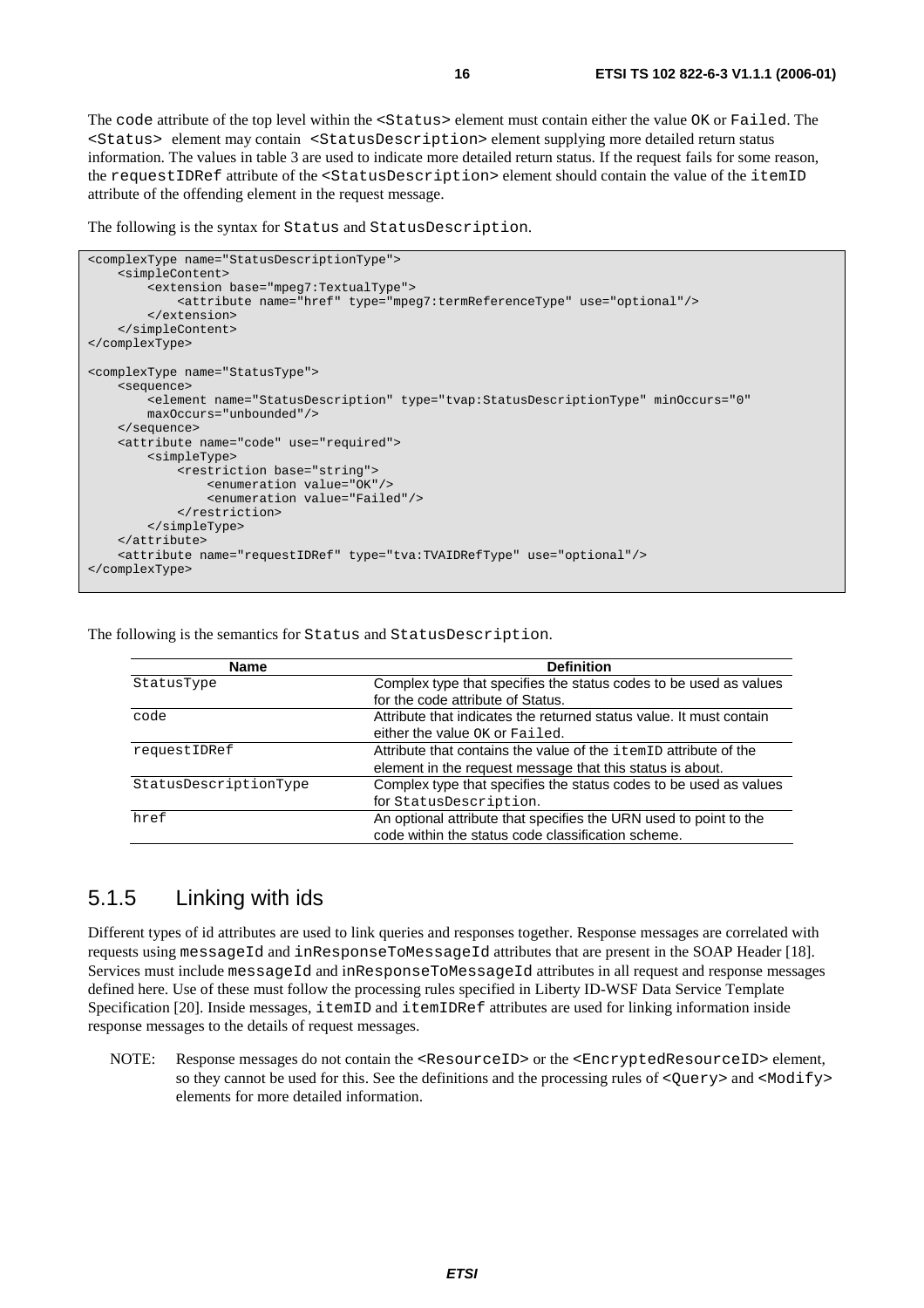#### 5.1.6 The timeStamp Attribute

A response message can also have a time stamp. This time stamp is provided so that the requesting party can later check whether there have been any changes since a response was received, or make modifications, which will only succeed if there have been no other modifications made after the time stamp was received.

### 5.2 Querying Data

Two different kinds of queries are supported, one for retrieving current data, and another for requesting only changed data. These two different kinds of queries can be present together in the same message. The response can contain the data with or without the common technical attributes, depending on the request. Some common attributes are always returned for some elements.

#### 5.2.1 <Query>

The schema for the Query operation is based on the Query operation specified in Liberty ID-WSF Data Service Template Specification [20].



```
<complexType name="QueryType"> 
     <sequence> 
         <group name="ResourceIDGroup" type="tvap:ResourceIDGroup" minOccurs="0"/> 
         <element name="QueryItem" minOccurs="0" maxOccurs="unbounded"> 
             <complexType> 
                  <sequence> 
                      <element name="Select" type="tvap:SelectType" minOccurs="0"/> 
                  </sequence> 
                  <attribute name="itemID" type="tva:TVAIDType"/> 
                  <attribute name="changedSince" type="dateTime"/> 
             </complexType> 
         </element> 
     </sequence> 
     <attribute name="queryID" type="tva: TVAIDType"/> 
</complexType> 
<element name="Query" type="tvap:QueryType"/>
```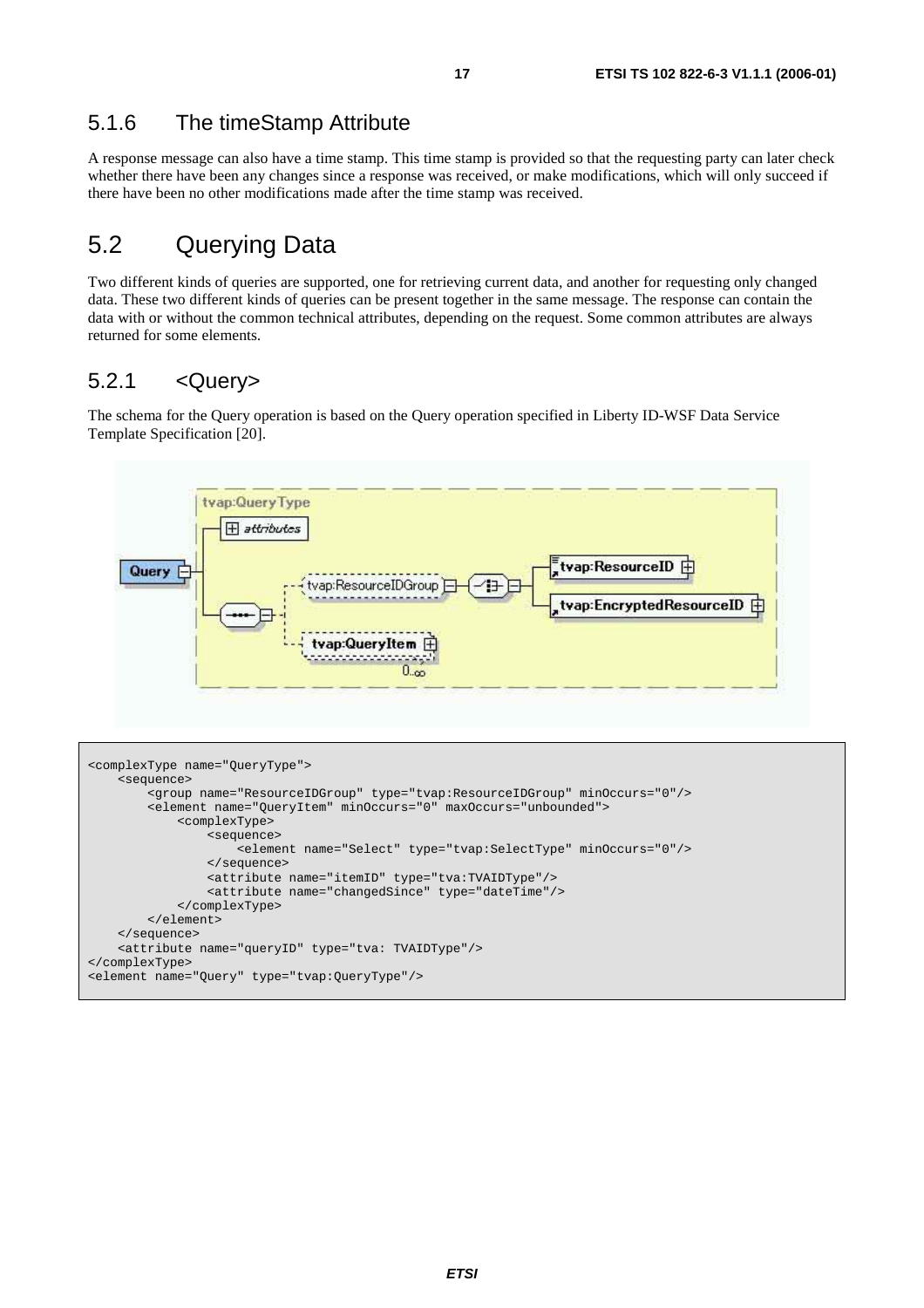| Name            | <b>Definition</b>                                                          |
|-----------------|----------------------------------------------------------------------------|
| QueryType       | a type that defines a query for retrieving current data                    |
| ResourceIDGroup | Contains a groups of ResourceIDs and/or EncryptedResourceIDs               |
| QueryItem       | specifies what data the requester wants from the resource                  |
| Select          | describes in detail what the request wants to access inside the specified  |
|                 | resource                                                                   |
| itemID          | a unique identifier used to match response items to query items within the |
|                 | response                                                                   |
| changedSince    | used when the requester wants to get only the data which has changed       |
|                 | since the time specified by this attribute                                 |
| queryID         | a unique identifier to match queries with responses                        |

#### 5.2.2 <QueryResponse>

The schema for QueryResponse is as follows.



```
<complexType name="QueryResponseType"> 
     <sequence> 
         <element name="Status" type="tvap:StatusType" minOccurs="1"/> 
         <element name="Data" minOccurs="0" maxOccurs="unbounded"> 
             <complexType> 
                  <sequence> 
                     .<br><element name="TVAMain" type="tva:TVAMainType" minOccurs="0"/>
                  </sequence> 
                  <attribute name="itemIDRef" type="tva:TVAIDRefType"/> 
             </complexType> 
         </element> 
     </sequence> 
     <attribute name="queryIDRef" type="tva:TVAIDRefType"/> 
     <attribute name="timeStamp" type="dateTime"/> 
</complexType> 
<element name="QueryResponse" type="tvap:QueryResponseType"/>
```

| <b>Name</b>       | <b>Definition</b>                                                                 |
|-------------------|-----------------------------------------------------------------------------------|
| QueryResponseType | A complex type to contain the response to the query                               |
| Status            | indicates whether or not the processing of the request succeeded.                 |
|                   | See clause 5.1.5 for explanations and values                                      |
| Data              | Contains TV-Anytime profile data requested by one <queryitem> element</queryitem> |
| itemIDRef         | used to link elements in a response to the corresponding                          |
|                   | elements in the request                                                           |
| queryIDRef        | used to link elements in a response to the corresponding                          |
|                   | elements in the request                                                           |
| timestamp         | indicates the time, when the request was handled. To be used later, when          |
|                   | querying for changes since that time                                              |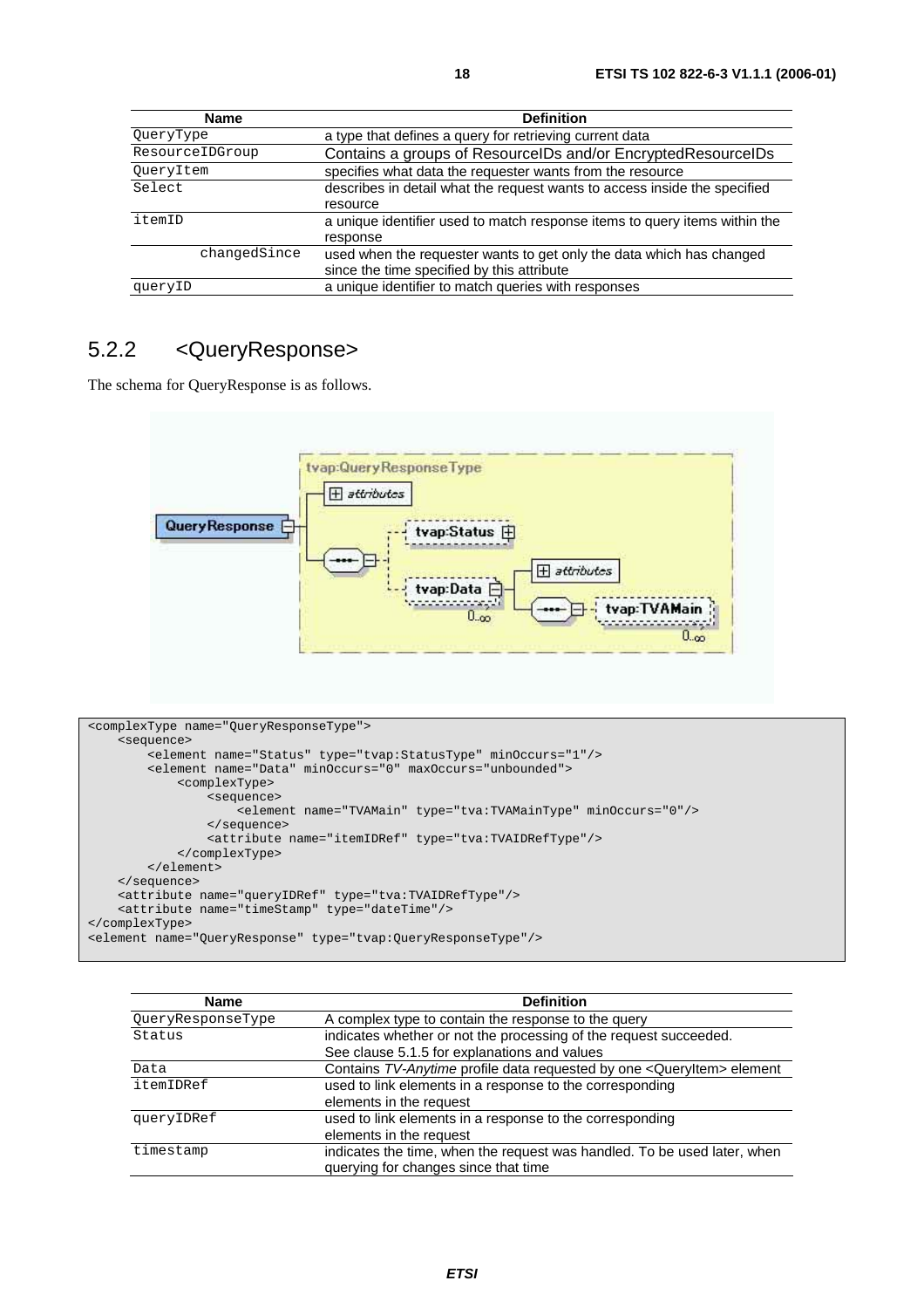The instance document that is returned must be XML Schema [15] valid with respect to the appropriate metadata schema (TS 102 822-3-3 [5]). Furthermore, each instance document must contain the appropriate TVAIDType to allow complete dereferencing of all TVAIDRefType nodes within the instance document. When successful, the Data element contains the information specified by the Select element.

#### 5.2.3 Processing Rules for Query

• A request message can contain multiple <Query> elements. The rules for how to implement multiple queries and responses are given in the Liberty ID-WSF Data Service Template Specification [20].

### 5.3 Modifying Data

The data stored by a data service can be given initial values, existing values can be replaced with new values and the data can also be removed. Usually the principal can make these modifications directly at the data service using the provided user interface, but these modifications may also be made by other service providers. The  $\leq M \circ d \leq y$  element supports all these operations for service providers which want to modify the data stored in data services.

#### 5.3.1 <Modify>

The schema for Modify is based on the Modify operation specified in Liberty ID-WSF Data Service Template Specification [20].

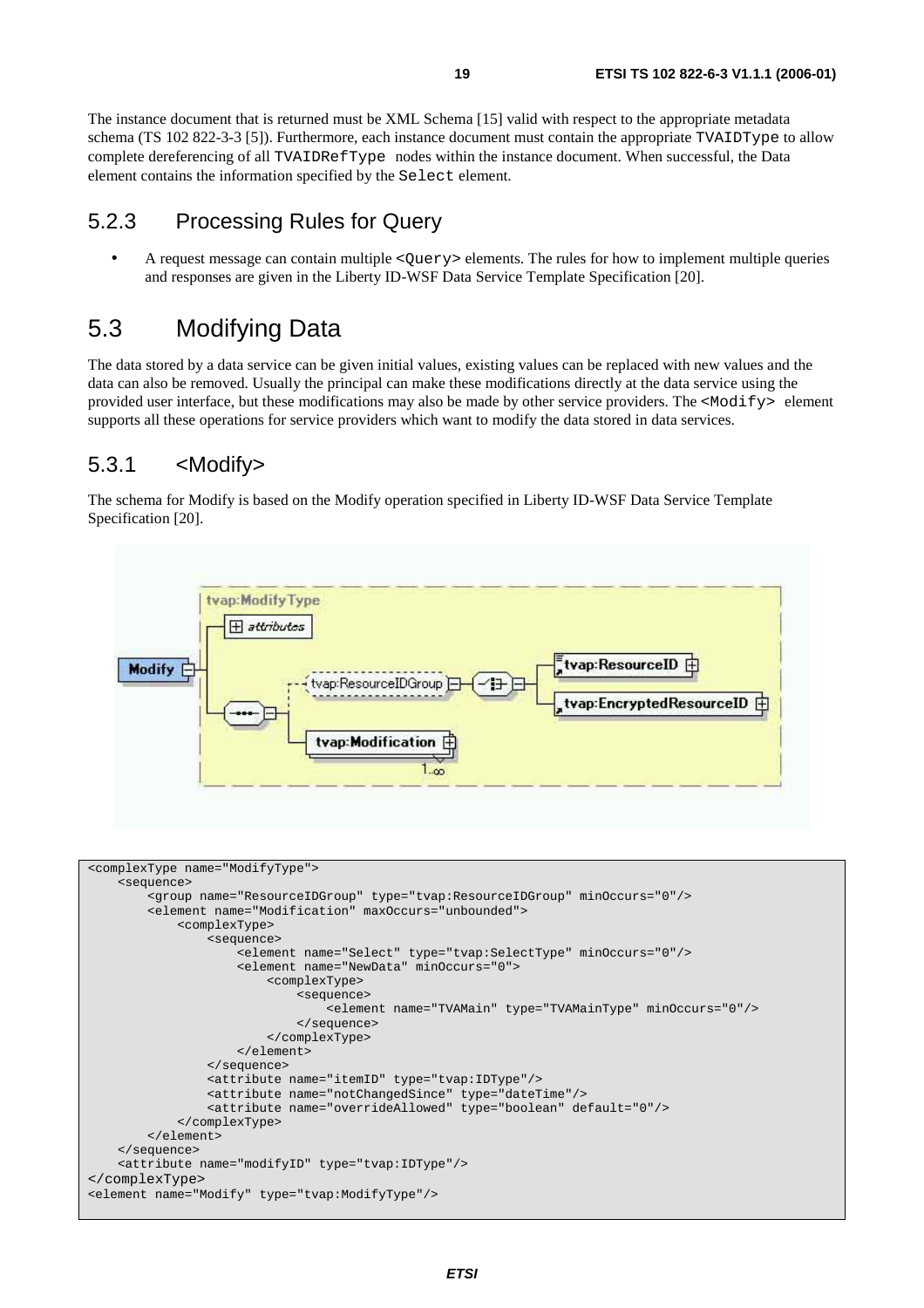| <b>Name</b>     | <b>Definition</b>                                                                                                                        |
|-----------------|------------------------------------------------------------------------------------------------------------------------------------------|
| ModifyType      | modify the data stored in data services                                                                                                  |
| ResourceIDGroup | contains a group of ResourcelDs and/or EncryptedResourceIDs                                                                              |
| Modification    | Specifies which data elements of the specified resource should be<br>modified and how                                                    |
| itemID          | used to separate elements in a request from each other                                                                                   |
| Select          | Specifies the data this modification should affect                                                                                       |
| NewData         | Specifies what data the requester wants from the resource                                                                                |
| notChangedSince | a modification is not allowed, if the data has changed since the time<br>specified by this attribute. Used to avoid concurrency problems |
| overrideAllowed | used to protect current values, when new data is added                                                                                   |
| modifyID        | used to separate elements in a request from each other                                                                                   |

#### 5.3.2 Modify Response

The <ModifyResponse> element contains the <Status> element, which describes whether or not the requested modification succeeded. There is also a possible time stamp attribute, which provides a time value that can be used later to check whether there have been any changes since this modification, and an itemIDRef attribute to map the <ModifyResponse> elements to the <Modify> elements in the request.



```
<complexType name="ModifyResponseType"> 
     <sequence> 
         <element name="Status" type="tvap:StatusType"/> 
     </sequence> 
     <attribute name="modifyIDRef" type="tvap:IDReferenceType"/> 
     <attribute name="timeStamp" type="dateTime"/> 
</complexType> 
<element name="ModifyResponse" type="tvap:ModifyResponseType"/>
```

| <b>Name</b>        | <b>Definition</b>                                                                                                         |
|--------------------|---------------------------------------------------------------------------------------------------------------------------|
| ModifyResponseType | a complex type to contain the response to the modify                                                                      |
| Status             | indicates whether or not the processing of the request succeeded.<br>See clause 5.1.5. for the explanation and the values |
| modifyIDRef        | used to link elements in a response to the corresponding elements in the<br>request                                       |
| timestamp          | indicates the time, when the request was handled. To be used later, when<br>querying for changes since that time.         |

#### 5.3.3 Processing Rules for Modify

A request message can contain multiple <Modify> elements. The rules for how to implement multiple modify requests and responses are given in Liberty ID-WSF Data Service Template Specification [20].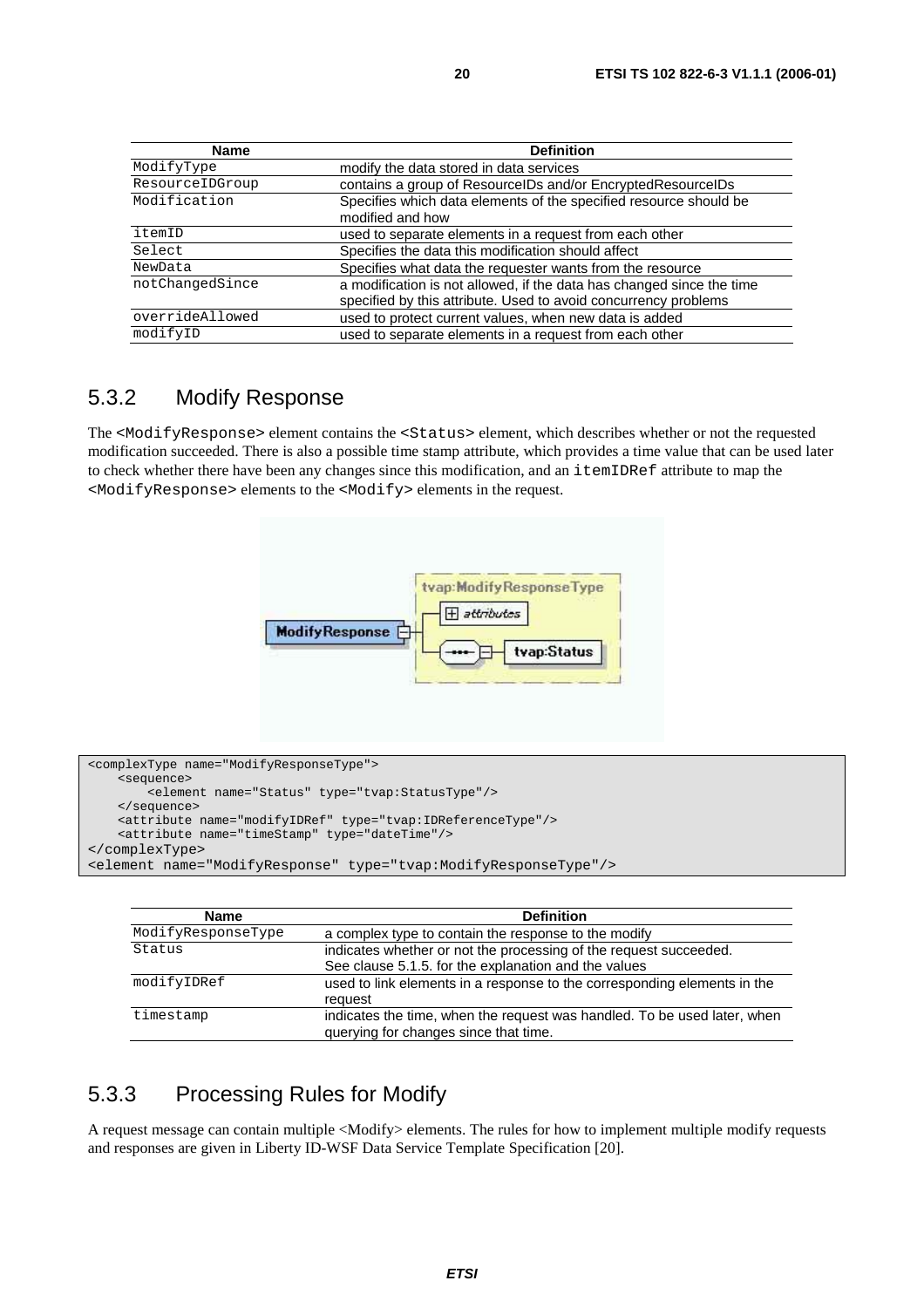## 6 Notes on Privacy and Security

#### 6.1 Privacy Considerations

#### 6.1.1 Introduction

Information concerning demography, personal preferences, and viewing history, by its very nature, is fairly sensitive. Even a very simple indication of personal taste allows a watcher to have an idea of the user's personal traits. When detailed status and location information are added to the personal profile, control of such personal information becomes even more of a concern.

#### 6.1.2 Authorization of Watchers

At a minimum a user must be able to specify who is able to request his personal profile for him/her. The consequence of this to the implementer is that incoming profile requests must be checked to ensure that their requesting Principal has been authorized by the target Principal to receive his/her personal profile information. While the implementation and maintenance of any authorization lists is specific to the individual protocols, the following supplies some mechanisms to indicate the requestor of the presence data and how the data will be used.

#### 6.1.3 Consent

The Liberty ID-WSF SOAP Binding Specification [22] defines a <Consent> header block that allows profile exchange service clients to indicate to the profile exchange service provider that they have obtained consent to receive the presence data for a Principal.

#### 6.1.4 Usage Directives

The Liberty ID-WSF SOAP Binding Specification [22] also provides a <UsageDirective> header block that allows a principal to specify limits on how his/her presence data may be used. The semantics for this block have not yet been fully specified, but one possible usage would involve a URL being specified in the UsageDirective block in the presence response, and this URL would reference a policy that describes a set of obligations that the requesting presence service client must fulfil or be in breach.

#### 6.1.5 Options

As has been discussed, it is important that the user profile service provider be capable of specifying what information contained in user metadata can be exchanged and, in particular, whether the user ID is to be shared. This is handled by defining options in the offered resources that are publicized during the exchange of SOAP messages, as specified in TS 102 822-3-3 [5]. In this sense, an "options" element can be taken as expressing the "options" available for the resource offering, which provides hints to a potential requester whether certain data or operations may be available with a particular resource offering: e.g., an option may be provided stating whether information concerning user ID is available.

### 6.2 Security Mechanisms

The security mechanisms described in TS 102 822-7 [12] and Web Services Security:SOAP Message Security [19] should be supported.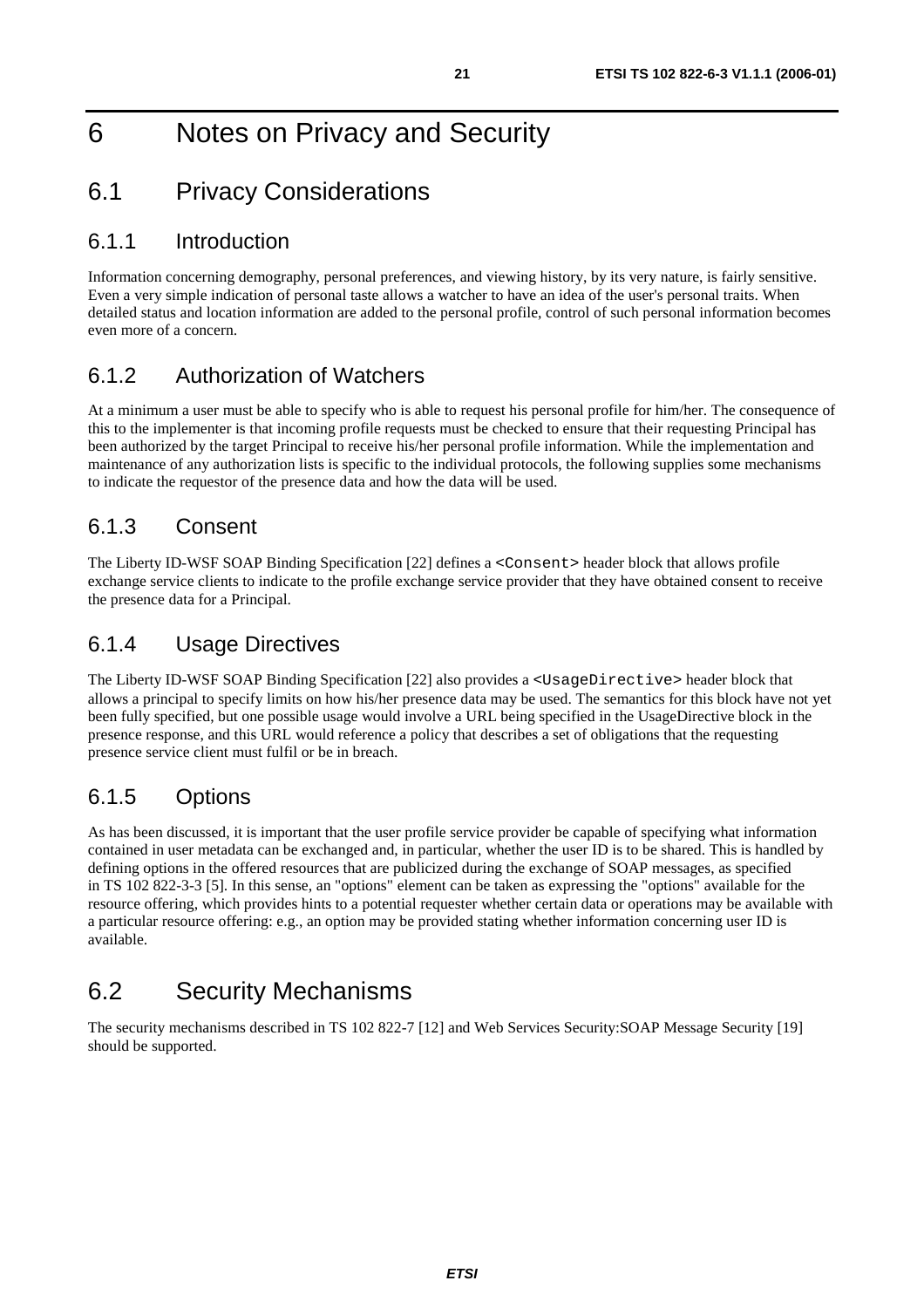### Annex A (normative): Schema and classification scheme

### A.1 Schema

```
<?xml version="1.0" encoding="UTF-8"?> 
<schema targetNamespace="urn:tva:profile:2005" xmlns:xenc="http://www.w3.org/2001/04/xmlenc#" 
xmlns:mpeg7="urn:tva:mpeg7:2005" xmlns:tvap="urn:tva:profile:2005" xmlns:tva="urn:tva:metadata:2005" 
xmlns="http://www.w3.org/2001/XMLSchema" 
         elementFormDefault="qualified" attributeFormDefault="unqualified"> 
     <annotation> 
         <documentation xml:lang="en">This schema consists of datatypes that are normatively 
         defined in TS 102 822-6-3 v1.1.2</documentation> 
     </annotation> 
     <import namespace="http://www.w3.org/XML/1998/namespace" schemaLocation="xml.xsd"/> 
     <import namespace="urn:tva:mpeg7:2005" schemaLocation="tva_mpeg7.xsd"/> 
     <import namespace="urn:tva:metadata:2005" schemaLocation="tva_metadata_3-1_v131.xsd"/> 
     <import namespace="http://www.w3.org/2001/04/xmlenc#" schemaLocation="xenc- 
     schema.xsd"/> 
     <annotation> 
         <documentation xml:lang="en">Base Types</documentation> 
     </annotation> 
     <complexType name="ResourceIDType"> 
         <simpleContent> 
              <extension base="anyURI"> 
                  <attribute name="id" type="tva:TVAIDType"/> 
             </extension> 
         </simpleContent> 
     </complexType> 
     <complexType name="EncryptedResourceIDType"> 
         <sequence> 
              <element ref="xenc:EncryptedData"/> 
             <element ref="xenc:EncryptedKey"/> 
         </sequence> 
     </complexType> 
     <group name="ResourceIDGroup"> 
         <choice> 
              <element name="ResourceID" type="tvap:ResourceIDType"/> 
             <element name="EncryptedResourceID" type="tvap:EncryptedResourceIDType"/> 
         </choice> 
     </group> 
     <simpleType name="SelectTypeType"> 
         <restriction base="string"> 
             <enumeration value="xpath"/> 
              <enumeration value="abbreviated"/> 
         </restriction> 
     </simpleType> 
     <complexType name="SelectType"> 
         <simpleContent> 
              <extension base="string"> 
                  <attribute name="type" type="tvap:SelectTypeType" use="optional" 
                  default="abbreviated"/> 
              </extension> 
         </simpleContent> 
     </complexType> 
     <complexType name="StatusDescriptionType"> 
         <complexContent> 
              <extension base="mpeg7:TextualType"> 
                  <attribute name="href" type="mpeg7:termReferenceType" use="optional"/> 
             </extension> 
         </complexContent> 
     </complexType> 
     <complexType name="StatusType"> 
         <sequence> 
              <element name="StatusDescription" type="tvap:StatusDescriptionType" minOccurs="0" 
         maxOccurs="unbounded"/> 
         </sequence> 
         <attribute name="code" use="required"> 
              <simpleType> 
                  <restriction base="string"> 
                      <enumeration value="OK"/>
```
**ETSI**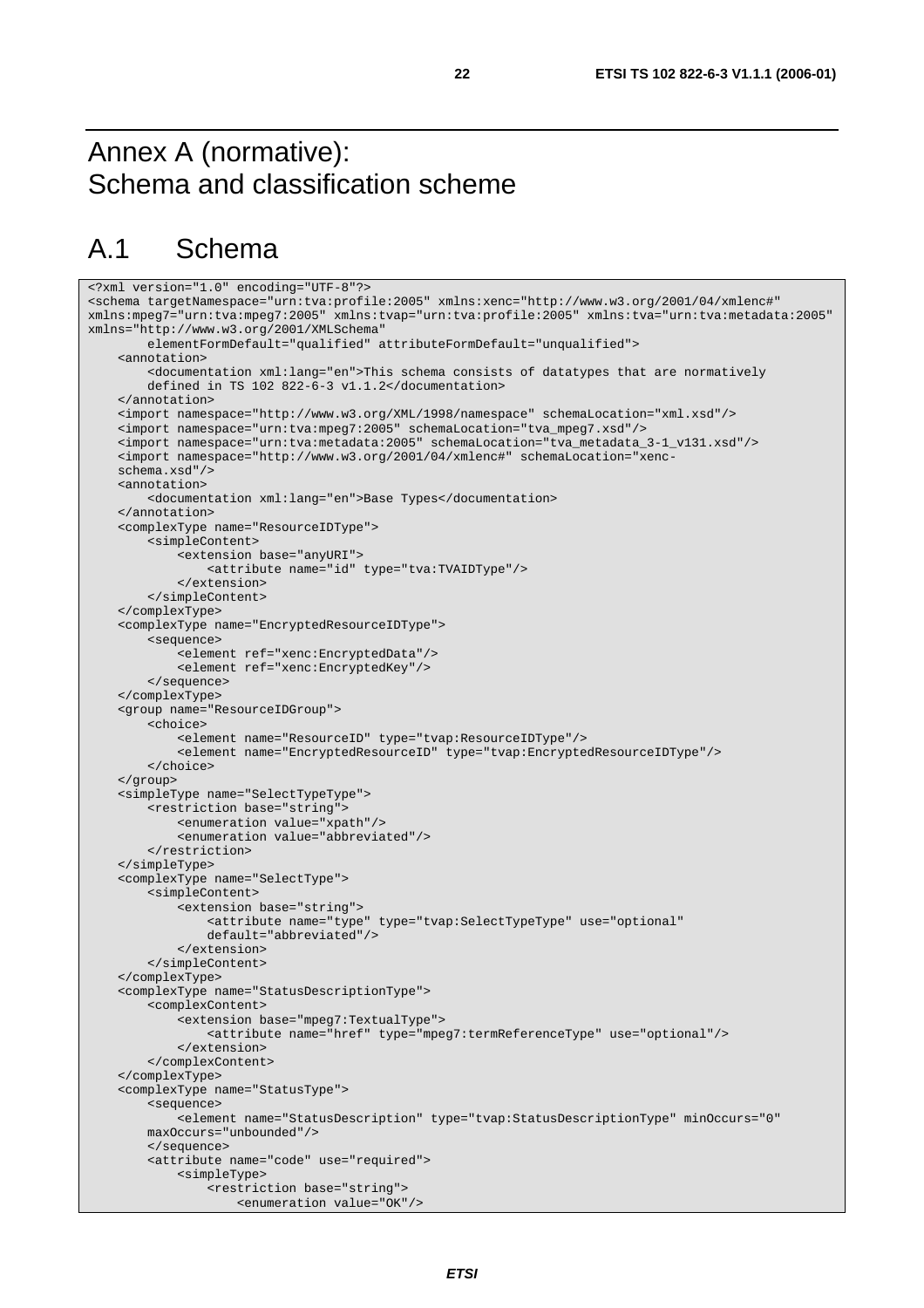```
 <enumeration value="Failed"/> 
              </restriction> 
          </simpleType> 
     </attribute> 
     <attribute name="requestIDRef" type="tva:TVAIDRefType" use="optional"/> 
 </complexType> 
 <annotation> 
     <documentation xml:lang="en">Clause 5.2.1 Query</documentation> 
 </annotation> 
 <complexType name="QueryType"> 
     <sequence> 
         <group ref="tvap:ResourceIDGroup"/> 
         <element name="QueryItem" minOccurs="0" maxOccurs="unbounded"> 
              <complexType> 
                  <sequence> 
                      <element name="Select" type="tvap:SelectType" minOccurs="0"/> 
                  </sequence> 
                  <attribute name="itemID" type="tva:TVAIDType"/> 
                  <attribute name="changedSince" type="dateTime"/> 
              </complexType> 
         </element> 
     </sequence> 
     <attribute name="queryID" type="tva:TVAIDType"/> 
 </complexType> 
 <element name="Query" type="tvap:QueryType"/> 
 <annotation> 
     <documentation xml:lang="en">Clause 5.2.2 Query Response</documentation> 
 </annotation> 
 <complexType name="QueryResponseType"> 
     <sequence> 
         <element name="Status" type="tvap:StatusType" maxOccurs="unbounded"/> 
         <element name="Data" minOccurs="0" maxOccurs="unbounded"> 
              <complexType> 
                  <sequence> 
                      <element name="TVAMain" type="tva:TVAMainType" minOccurs="0"/> 
                  </sequence> 
                  <attribute name="itemIDRef" type="tva:TVAIDRefType"/> 
              </complexType> 
         </element> 
     </sequence> 
     <attribute name="queryIDRef" type="tva:TVAIDRefType"/> 
     <attribute name="timeStamp" type="dateTime"/> 
 </complexType> 
 <element name="QueryResponse" type="tvap:QueryResponseType"/> 
 <annotation> 
     <documentation xml:lang="en">Clause 5.3.1 Modify</documentation> 
 </annotation> 
 <complexType name="ModifyType"> 
     <sequence> 
          <group ref="tvap:ResourceIDGroup"/> 
         <element name="Modification" maxOccurs="unbounded"> 
              <complexType> 
                  <sequence> 
                      <element name="Select" type="tvap:SelectType" minOccurs="0"/> 
                      <element name="NewData" minOccurs="0"> 
                           <complexType> 
                               <sequence> 
                                   <element name="TVAMain" type="tva:TVAMainType" minOccurs="0"/> 
                               </sequence> 
                           </complexType> 
                      </element> 
                  </sequence> 
                  <attribute name="itemID" type="tva:TVAIDType"/> 
                  <attribute name="notChangedSince" type="dateTime"/> 
                  <attribute name="overrideAllowed" type="boolean" default="0"/> 
              </complexType> 
         </element> 
     </sequence> 
     <attribute name="modifyID" type="tva:TVAIDType"/> 
 </complexType> 
 <element name="Modify" type="tvap:ModifyType"/> 
 <annotation> 
     <documentation xml:lang="en">Clause 5.3.2 Modify Response</documentation> 
 </annotation> 
 <complexType name="ModifyResponseType"> 
     <sequence> 
         <element name="Status" type="tvap:StatusType" maxOccurs="unbounded"/> 
     </sequence>
```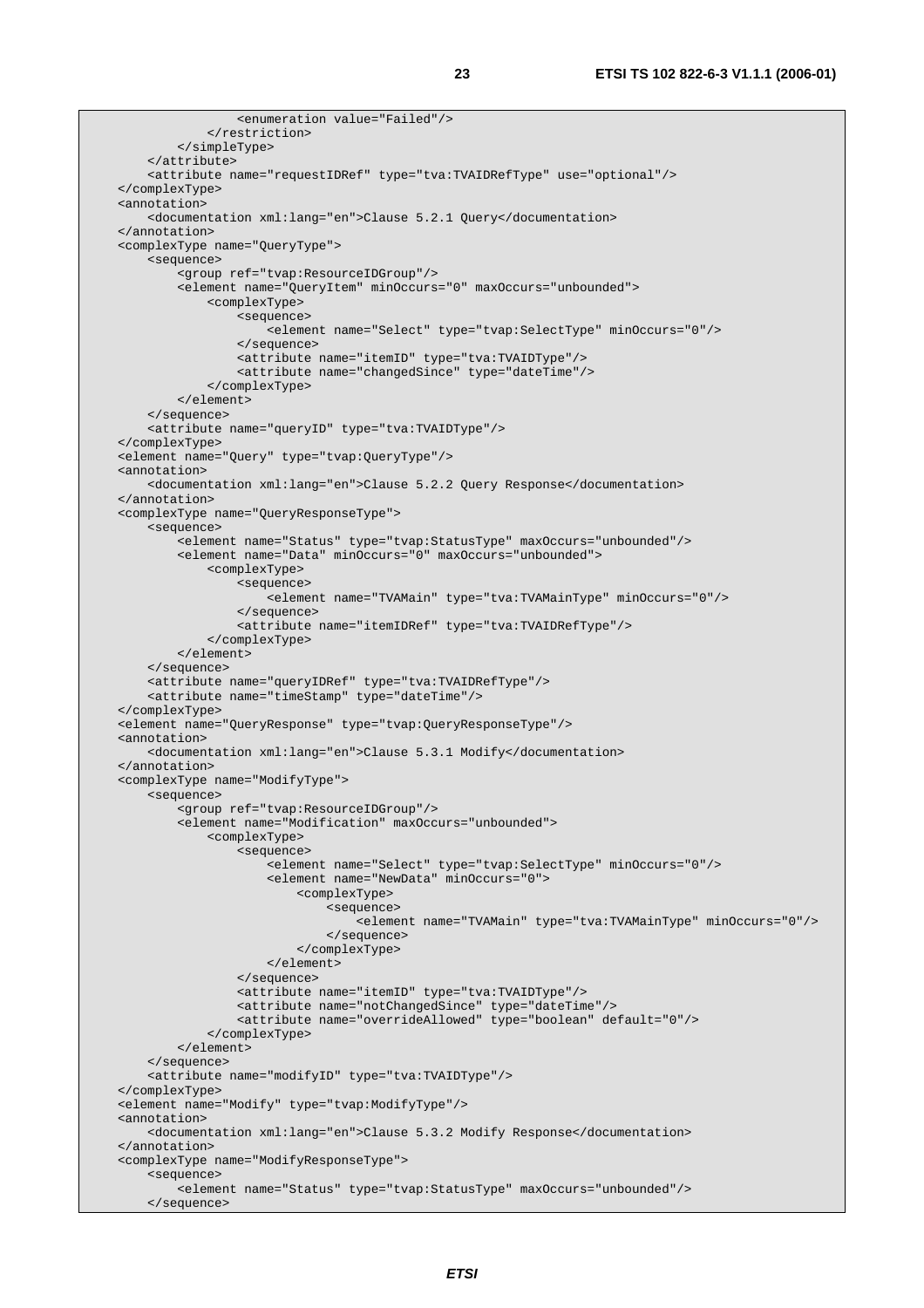```
 <attribute name="modifyIDRef" type="tva:TVAIDRefType"/> 
         <attribute name="timeStamp" type="dateTime"/> 
     </complexType> 
     <element name="ModifyResponse" type="tvap:ModifyResponseType"/> 
</schema>
```
### A.2 Status Classification Scheme

<ClassificationScheme uri="urn:tva:profile:cs:StatusCS:2005">

```
 <!-- ##################################################################### --> 
    <!-- Status Code returned to requests
     <!--Definition: --> 
     <!-- ##################################################################### --> 
     <Term termID="1"> 
         <Name xml:lang="en">ActionNotAuthorized</Name> 
          <Definition xml:lang="en"> 
     Indicates that the requested action is not authorized. 
</Definition> 
     </Term> 
     <Term termID="2"> 
         <Name xml:lang="en"> 
ActionNotSupported</Name> 
         <Definition xml:lang="en"> 
     Indicates that the requested action is not supported by this service. 
     </Definition> 
     </Term> 
     <Term termID="3"> 
         <Name xml:lang="en"> 
AllReturned </Name> 
         <Definition xml:lang="en"> definition</Definition> 
     </Term> 
     <Term termID="4"> 
         <Name xml:lang="en"> 
ChangedSinceReturnsAll</Name> 
         <Definition xml:lang="en">Indicates that when an attribute provider does not support this 
parameter and returns all the data addressed by Select regardless of the latest modification times. 
Some or all data returned might actually be older than the time specified in the ChangedSince 
parameter. 
</Definition> 
     </Term> 
     <Term termID="5"> 
         <Name xml:lang="en">DataTooLong</Name> 
         <Definition xml:lang="en">Indicates that the size of the requested data exceeds the preset 
threshold of the service provider. This is only for modifications. 
</Definition> 
     </Term> 
     <Term termID="6"> 
         <Name xml:lang="en">ExistsAlready</Name> 
         <Definition xml:lang="en">Indicates that the request is trying to modify to a preexisting 
value. 
</Definition> 
     </Term> 
     <Term termID="7"> 
         <Name xml:lang="en">InvalidData </Name> 
         <Definition xml:lang="en">Indicates that the request contains invalid data 
</Definition> 
     </Term> 
     <Term termID="8"> 
         <Name xml:lang="en">InvalidResourceID</Name> 
         <Definition xml:lang="en">Indicates that the ResourceID of the request is invalid. 
</Definition> 
     </Term> 
     <Term termID="9"> 
         <Name xml:lang="en">InvalidSelect</Name> 
         <Definition xml:lang="en">Indicates that the Select element is invalid in the request. 
</Definition> 
     </Term> 
     <Term termID="10"> 
         <Name xml:lang="en">MissingNewDataElement</Name> 
         <Definition xml:lang="en">Indicates that the request specifies no new data to be updated. 
</Definition> 
     </Term>
```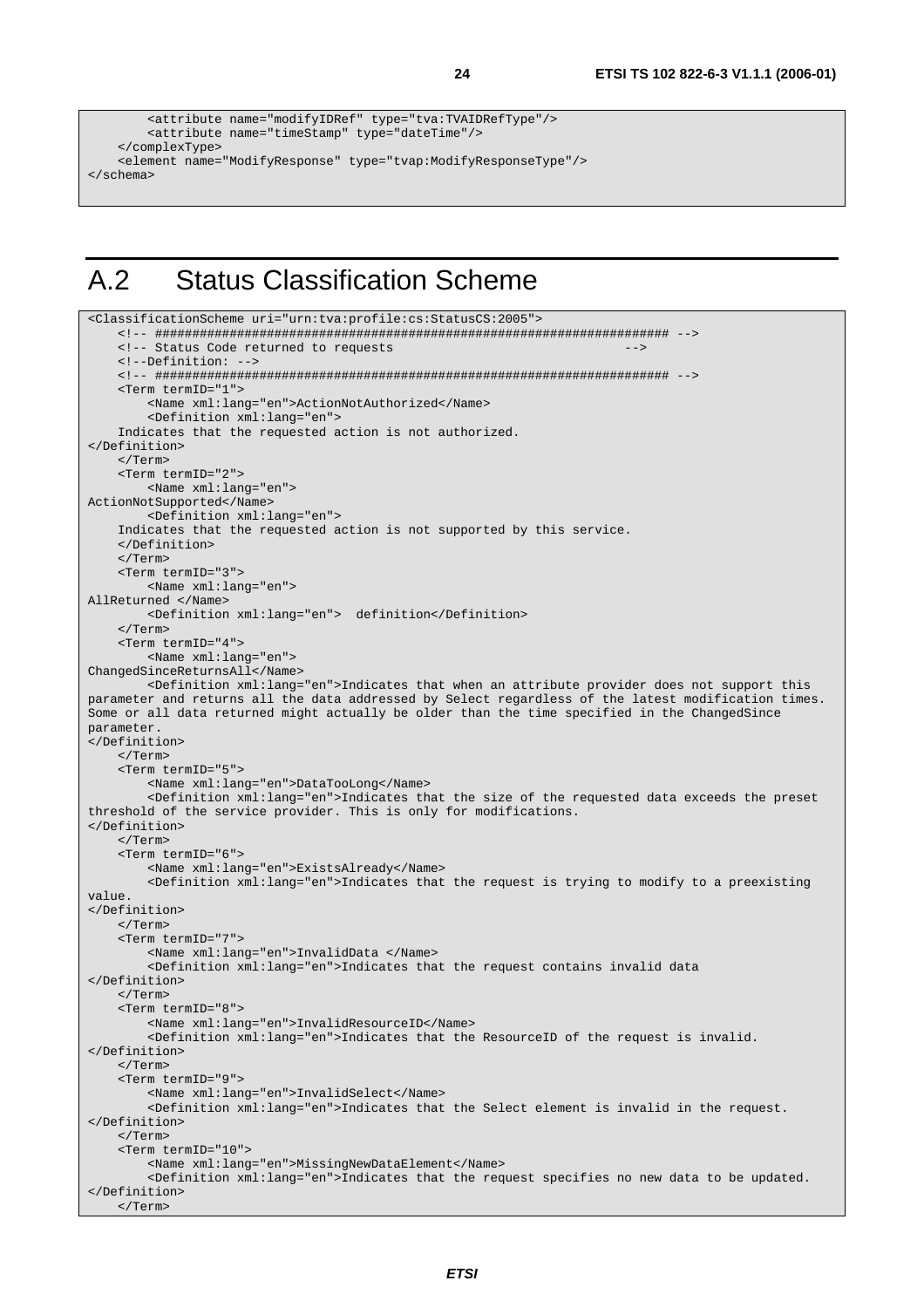| <term termid="11"></term>                                                                             |  |  |  |  |
|-------------------------------------------------------------------------------------------------------|--|--|--|--|
| <name xml:lang="en">MissingResourceIDElement</name>                                                   |  |  |  |  |
| <definition xml:lang="en">Indicates that the request fails to specify the ResourceID</definition>     |  |  |  |  |
|                                                                                                       |  |  |  |  |
| $\langle$ /Term $\rangle$                                                                             |  |  |  |  |
| <term termid="12"></term>                                                                             |  |  |  |  |
| <name lang="en" xml:="">MissingSelect</name>                                                          |  |  |  |  |
| <definition xml:lang="en">Indicates that the request fails to specify the Select element</definition> |  |  |  |  |
|                                                                                                       |  |  |  |  |
| $\langle$ Term>                                                                                       |  |  |  |  |
| <term termid="13"></term>                                                                             |  |  |  |  |
| <name lang="en" xml:="">NoMoreElements</name>                                                         |  |  |  |  |
| <definition xml:lang="en">Indicates that the returned data ends prematurely for lack of</definition>  |  |  |  |  |
| elements.                                                                                             |  |  |  |  |
|                                                                                                       |  |  |  |  |
| $\langle$ /Term $\rangle$                                                                             |  |  |  |  |
| <term termid="14"></term>                                                                             |  |  |  |  |
| <name lang="en" xml:="">NoMultipleAllowed</name>                                                      |  |  |  |  |
| <definition xml:lang="en">Indicates that multiple requests are not allowed</definition>               |  |  |  |  |
|                                                                                                       |  |  |  |  |
| $\langle$ Term $\rangle$                                                                              |  |  |  |  |
| <term termid="15"></term>                                                                             |  |  |  |  |
| <name lang="en" xml:="">NoMultipleResources</name>                                                    |  |  |  |  |
| <definition xml:lang="en">Indicates that the use of multiple resources is not allowed</definition>    |  |  |  |  |
|                                                                                                       |  |  |  |  |
| $\langle$ Term $\rangle$                                                                              |  |  |  |  |
| <term termid="16"></term>                                                                             |  |  |  |  |
| <name lang="en" xml:="">TimeOut</name>                                                                |  |  |  |  |
| <definition xml:lang="en">Indicates that the request has failed because of timeout.</definition>      |  |  |  |  |
|                                                                                                       |  |  |  |  |
| $\langle$ Term>                                                                                       |  |  |  |  |
| $<$ Term termID="17">                                                                                 |  |  |  |  |
| <name xml:lang="en">UnexpectedError</name>                                                            |  |  |  |  |
| <definition xml:lang="en">Indicates that an unexpected error has occurred</definition>                |  |  |  |  |
| $\langle$ Term>                                                                                       |  |  |  |  |
|                                                                                                       |  |  |  |  |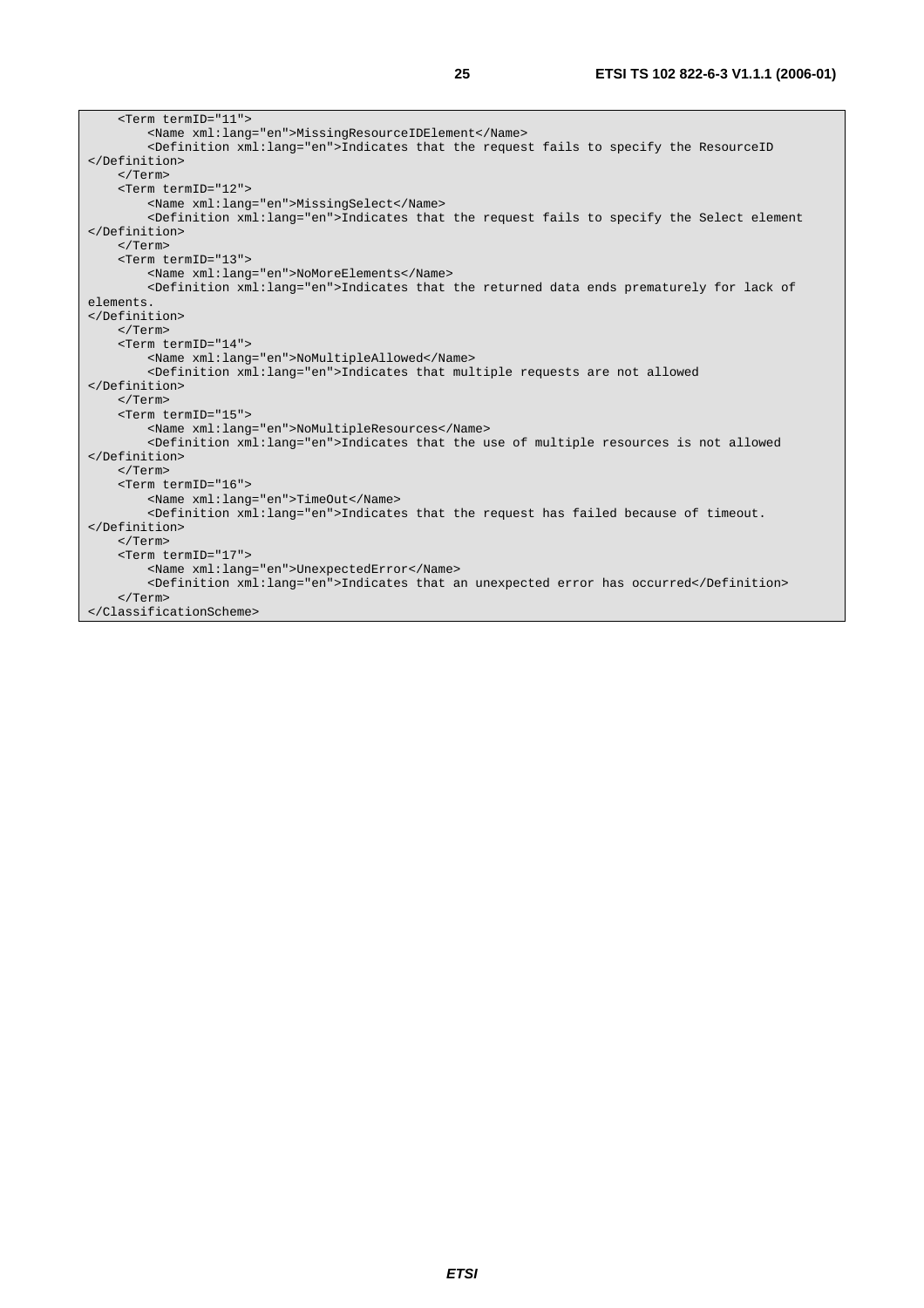### Annex B (informative): Sample instances

### B.1 Sample SOAP Header

```
<soapenv:Header> 
     <sb:Correlation id="NTTAEB9DE0EB0B1A89B00797A14C6EE85F6" messageID="uuid:debbffd3-4ea8-973e-
5463-e5ecc2d95dde" timestamp="2004-03-10T05:59:01Z" 
soapenv:actor="http://schemas.xmlsoap.org/soap/actor/next" soapenv:mustUnderstand="1" 
xmlns:sb="urn:liberty:sb:2003-08"/> 
     <sb:Provider providerID="https://UKCP.com:8443/" soapenv:mustUnderstand="0" 
xmlns:sb="urn:liberty:sb:2003-08"/> 
     <wsse:Security soapenv:actor="http://schemas.xmlsoap.org/soap/actor/next" 
soapenv:mustUnderstand="1" xmlns:wsse="http://schemas.xmlsoap.org/ws/2003/06/secext"> 
         <wsse:BinarySecurityToken EncodingType="wsse:Base64Binary" ValueType="wsse:X509v3" 
wsu:Id="X509Token" xmlns:wsu="http://schemas.xmlsoap.org/ws/2003/06/utility"> 
MIICBDCCAW2gAwIBAgIBUTANBgkqhkiG9w0BAQQFADA1MQswCQYDVQQGEwJVUzEUMBIGA1UEChMLTGliZXJ0eSBJT1AxEDAOBgNV
BAMTB1Rlc3QgQ0EwHhcNMDMxMjA1MTQ0MjI1WhcNMDQxMjA0MTQ0MjI1WjBMMQswCQYDVQQGEwJVUzEYMBYGA1UEChMPTGliZXJ0
eSBJT1AgamtzMSMwIQYDVQQDExpudHQtYS1zaWduLmxpYmVydHktaW9wLm9yZzCBnzANBgkqhkiG9w0BAQEFAAOBjQAwgYkCgYEA
q9Sl+JvcHKNjjtE/v70TKMMXo+Ft05RBy/XUruHZsuH0b206MYG+CCBoPyJ6Jv+6+ZsCgIEjfJ6lqRZRZmPdGv92zcBHHO1/k1/G
G7FPNFH+mrUm/66nRDysv6JFMzW7+Ct7132IUUiTEvj45CXHEcyy8JUffd1J1+FOrVweAEUCAwEAAaMNMAswCQYDVR0TBAIwADAN
BgkqhkiG9w0BAQQFAAOBgQBwqsW22HMTLTcxn3jiifP+yBjKRaYpikrRzffeJ8XtLUrHCkm7ZOX/OeqidHAARB4lTxmITCB3LbHm
ViAk4G66K4Yb9Y0FFVJCFyaYHnY6W6oLDkTv5IMqDL//vV6QF9boO2gvTpap4WL5+6meNmCyWKoeO4CuwX3qys5yrA8opg==</ws
se:BinarySecurityToken> 
         <ds:Signature xmlns:ds="http://www.w3.org/2000/09/xmldsig#"> 
             <ds:SignedInfo> 
                 <ds:CanonicalizationMethod Algorithm="http://www.w3.org/TR/2001/REC-xml-c14n- 
                 20010315"/> 
                 <ds:SignatureMethod Algorithm="http://www.w3.org/2000/09/xmldsig#rsa-sha1"/> 
                 <ds:Reference URI="#NTTAEB9DE0EB0B1A89B00797A14C6EE85F6"> 
                      <ds:DigestMethod Algorithm="http://www.w3.org/2000/09/xmldsig#sha1"/> 
                      <ds:DigestValue>/vqZkvIo2MkbAntQ3j0+I0QsZ4k=</ds:DigestValue> 
                 </ds:Reference> 
                 <ds:Reference URI="#NTT43EBDA48A7965082DA284C13DE33EFDE"> 
                     <ds:Transforms> 
                          <ds:Transform Algorithm="http://www.w3.org/2001/10/xml-exc-c14n#"/> 
                      </ds:Transforms> 
                      <ds:DigestMethod Algorithm="http://www.w3.org/2000/09/xmldsig#sha1"/> 
                      <ds:DigestValue>js4Cmrbteuy9Epti94O9+xFj7yk=</ds:DigestValue> 
                 </ds:Reference> 
             </ds:SignedInfo> 
             <ds:SignatureValue> 
Rh9MenehPh/9zIB/8wNg4tCKaLIs5ayiRbfKrepXpD9qbsIOVjZ0/2R1ChiX/WaDANtVtdfj/sD3utjTLLRNiXKF45RWKQtzZT3e
RG2elAfm7a9ZnWgFBm0Q+/kSPmPHzo3aCx9K8yVUPmdg/S8BWjh5VLvz9U99JDJKF4FEx3o= 
</ds:SignatureValue> 
             <ds:KeyInfo> 
                 <wsse:SecurityTokenReference Usage="sec:MessageAuthentication" 
                 xmlns:sec="urn:liberty:sec:2003- 
                08" <wsse:Reference URI="#X509Token"/> 
                 </wsse:SecurityTokenReference> 
             </ds:KeyInfo> 
         </ds:Signature> 
     </wsse:Security> 
</soapenv:Header>
```
### B.2 Example of Query

```
<Query queryID="QR001"> 
     <ResourceID>http://profile-provider.com/d8ddw6dd7m28v628</ResourceID> 
     <QueryItem itemID="preference" changedSince="2001-12-17T09:30:47-05:00"> 
         <Select type="abbreviated">tva:profile:UserSearchPreferences</Select> 
    </QueryItem> 
     <QueryItem itemID="where"> 
         <Select type="abbreviated">tva:profile:UserLocation</Select> 
     </QueryItem> 
</Query>
```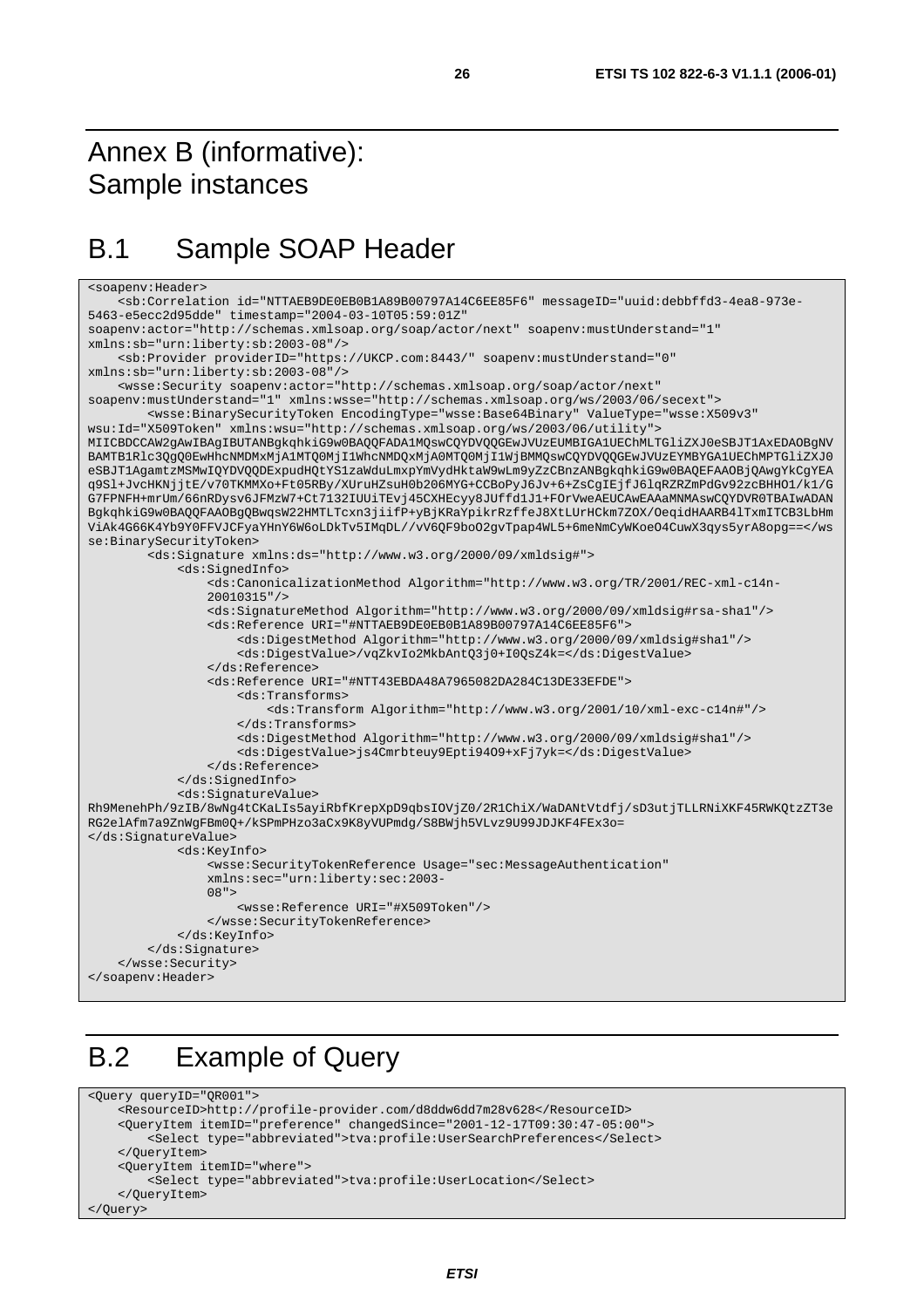### B.3 Example of QueryResponse

```
<QueryResponse xmlns="urn:tva:profile:2005" xmlns:mpeg7="urn:tva:mpeg7:2005" 
xmlns:tva="urn:tva:metadata:2005" queryIDRef="QR001" timeStamp="2001-12-17T09:30:47-05:00"> 
     <Status code="OK" requestIDRef="preference"/> 
     <Data itemIDRef="preference"> 
         <TVAMain xml:lang="en" publisher="TV-Anytime.org" publicationTime="2006-12- 
         17T09:30:47-05:00" rightsOwner="TV-Anytime.org"> 
                      <tva:UserDescription> 
                  <tva:UserPreferences> 
                      <tva:UserPreference> 
                           <mpeg7:FilteringAndSearchPreferences preferenceValue="90" 
                          xmlns:mpeg7="urn:mpeg:mpeg7:schema:2001"> 
                               <mpeg7:ClassificationPreferences> 
                                   <mpeg7:Genre href="urn:mpeg:GenreCS"> 
                                        <mpeg7:Name>Soccer</mpeg7:Name> 
                                   </mpeg7:Genre> 
                               </mpeg7:ClassificationPreferences> 
                               <mpeg7:CreationPreferences> 
                                   <mpeg7:Creator preferenceValue="70"> 
                                        <mpeg7:Role href="urn:tva:metadata:cs:TVARoleCS:2002:V43"> 
                                            <mpeg7:Name>Participant</mpeg7:Name> 
                                        </mpeg7:Role> 
                                        <mpeg7:Agent xsi:type="mpeg7:OrganizationType"> 
                                            <mpeg7:Name> 
                                                <mpeg7:GivenName>Manchester United</mpeg7:GivenName> 
                                            </mpeg7:Name> 
                                        </mpeg7:Agent> 
                                   </mpeg7:Creator> 
                               </mpeg7:CreationPreferences> 
                          </mpeg7:FilteringAndSearchPreferences> 
                      </tva:UserPreference> 
                  </tva:UserPreferences> 
              </tva:UserDescription> 
         </TVAMain> 
     </Data> 
</QueryResponse>
```
### B.4 Example of Modify

```
<Modify xmlns="urn:tva:profile:2005" xmlns:mpeg7="urn:tva_mpeg7:2005" 
xmlns:tva="urn:tva:metadata:2005" modifyID="MR001"> 
     <ResourceID>http://profile-provider.com/d8ddw6dd7m28v628</ResourceID> 
     <Modification itemID="M001"> 
         <Select type="abbreviated">Genre</Select> 
         <NewData> 
              <TVAMain xml:lang="en" publicationTime="2006-12-17T09:30:47-05:00"> 
                  <tva:UserDescription> 
                      <tva:UserPreferences> 
                           <mpeg7:FilteringAndSearchPreferences> 
                               <mpeg7:ClassificationPreferences> 
                                   <mpeg7:Genre href="urn:tva:metadata:cs:ContentCS:2005:3.1.1.9" 
                                   preferenceValue="10"> 
                                        <mpeg7:Name xml:lang="en">Sports</mpeg7:Name> 
                                   </mpeg7:Genre> 
                               </mpeg7:ClassificationPreferences> 
                           </mpeg7:FilteringAndSearchPreferences> 
                      </tva:UserPreferences> 
                  </tva:UserDescription> 
              </TVAMain> 
         </NewData> 
     </Modification> 
</Modify>
```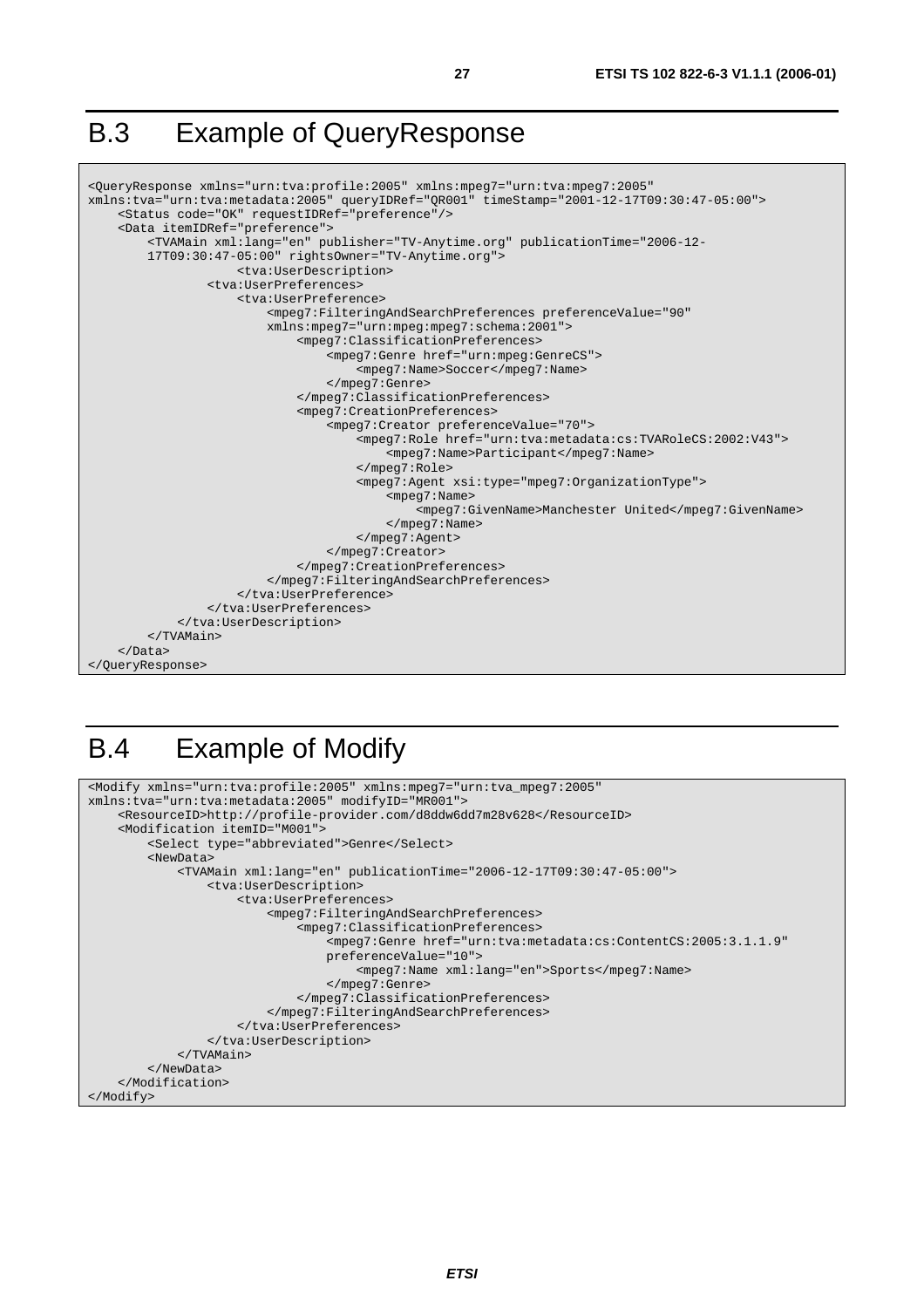### B.5 Example of ModifyResponse

```
<ModifyResponse xmlns="urn:tva:profile:2005" modifyIDRef="MR001"> 
     <Status code="Failed" requestIDRef="M001"> 
         <StatusDescription xml:lang="en" 
         href="urn:tva:profile:cs:StatusCS:2005:7">InvalidData</StatusDescription> 
     </Status> 
</ModifyResponse>
```
### B.6 Sample of WDSL

```
<wsdl:definitions xmlns:typens="urn:tva:metadata:user:wsdl:2004-07" 
xmlns:xsd="http://www.w3.org/2001/XMLSchema" xmlns:soap="http://schemas.xmlsoap.org/wsdl/soap/" 
xmlns:pp="urn:tva:metadata:user:2004-07" xmlns:wsdl="http://schemas.xmlsoap.org/wsdl/" 
xmlns="http://schemas.xmlsoap.org/wsdl/" targetNamespace="urn:tva:metadata:user:wsdl:2004-07" 
name="pp"> 
     <types> 
         <xsd:schema> 
             <xsd:import namespace="urn:tva:metadata:user:2004-07" 
             schemaLocation="tva_metadata_v13.xsd"/> 
             <xsd:annotation> 
                  <xsd:documentation>(An attempt at) TV Anytime User Profile Services 
             WSDL</xsd:documentation> 
              </xsd:annotation> 
         </xsd:schema> 
     </types> 
     <message name="Query"> 
         <part name="body" element="pp:Query"/> 
     </message> 
     <message name="QueryResponse"> 
         <part name="body" element="pp:QueryResponse"/> 
     </message> 
     <message name="Modify"> 
         <part name="body" element="pp:Modify"/> 
     </message> 
     <message name="ModifyResponse"> 
         <part name="body" element="pp:ModifyResponse"/> 
     </message> 
     <portType name="DataServicePort"> 
         <operation name="QueryOperation"> 
             <input message="pp:Query"/> 
              <output message="pp:QueryResponse"/> 
         </operation> 
         <operation name="ModifyOperation"> 
             <input message="pp:Modify"/> 
             <output message="pp:ModifyResponse"/> 
         </operation> 
     </portType> 
</wsdl:definitions>
```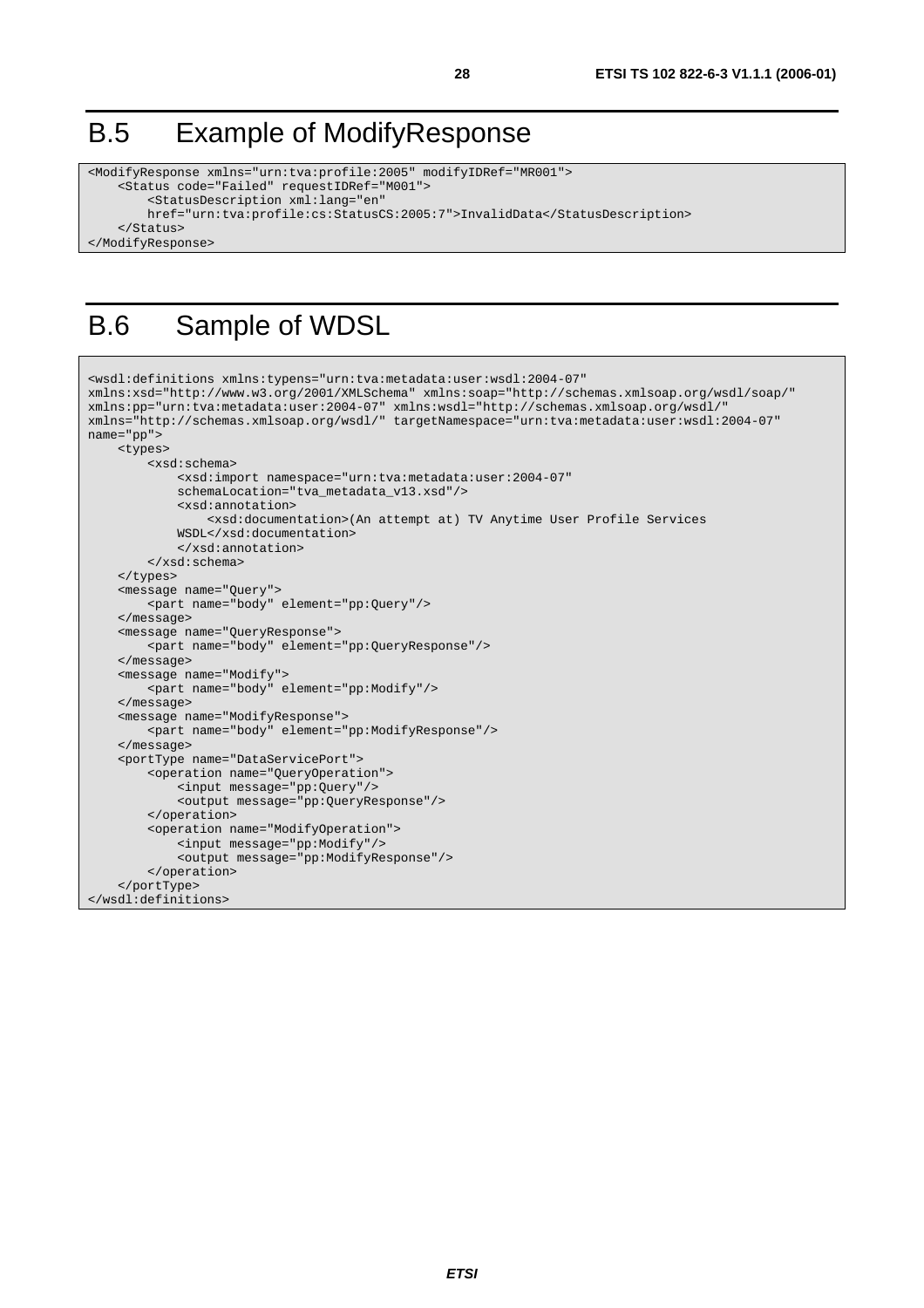## Annex C (normative): Schema files

The *TV-Anytime* profile exchange schema listed in the present document has been aggregated into a series of xsd file, forming the reference documentation, contained in archive ts\_1028220603v010101p0.zip, which accompanies the present document.

- tva\_profile\_exchange\_6-3\_v111.xsd
- xenc-schema.xsd
- xmldsig-core-schema.xsd

The profile exchange metadata scheme imports other files that need to be present in order to be valid:

- xml.xsd
- tva\_mpeg7.xsd
- tva\_metadata\_3-1\_v131.xsd

These files are available in archive ts\_1028220301v010301p0.zip accompanying TS 102 822-3-1 [3].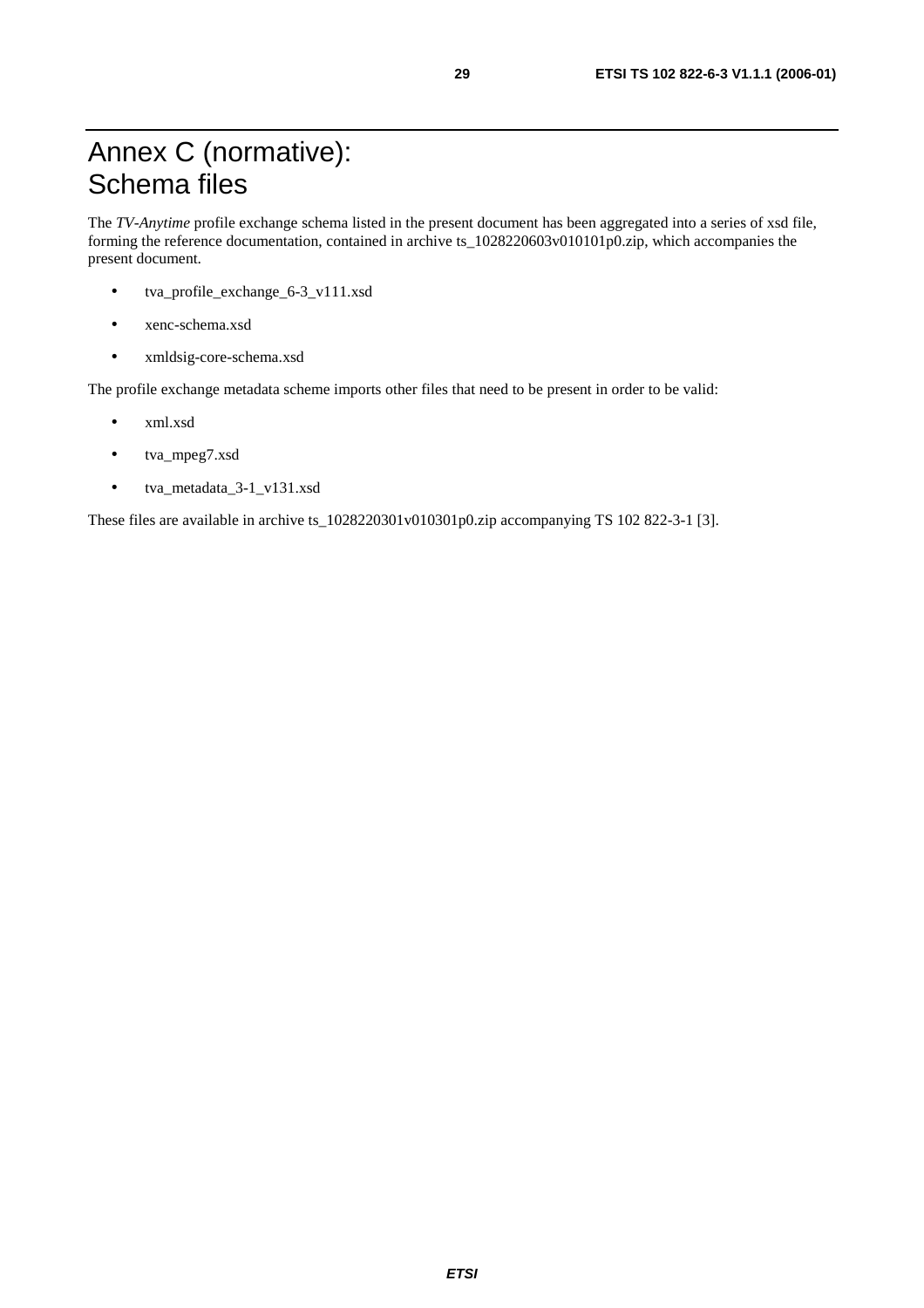## Annex D (informative): Bibliography

- Bindings and Profiles for the OASIS Security Assertion Markup Language (SAML): <http://www.oasis-open.org/committees/security>.
- IETF RFC 1945: "Hypertext Transfer Protocol HTTP/1.0": [http://www.ietf.org/rfc/rfc1945.txt](ftp://ftp.rfc-editor.org/in-notes/rfc1945.txt).
- IETF RFC 2119: "Key words for use in RFCs to Indicate Requirement Levels" <http://www.ietf.org/rfc/rfc2119.txt>.
- IETF RFC 2616: "Hypertext Transfer Protocol HTTP/1.1 [http://www.ietf.org/rfc/rfc2616.txt](ftp://ftp.rfc-editor.org/in-notes/rfc2616.txt).
- Liberty Reverse HTTP Binding for SOAP Specification.
- Liberty ID-WSF Security & Privacy Overview, Version 1.0.
- Liberty ID-WSF 1.0 Static Conformance Requirements, Version 1.0.
- Liberty ID-WSF Draft Guidelines.
- Liberty ID-WSF 1.0 Errata, Version 1.0.
- Liberty Alliance Developer Tutorial: [http://www.projectliberty.org/resources/tutorial\\_draft.pdf](http://www.projectliberty.org/resources/tutorial_draft.pdf).
- Liberty Alliance Technical Glossary Version 1.3: <http://www.projectliberty.org/specs/draft-liberty-glossary-1.3-errata-v1.0.pdf>.
- Liberty Alliance Specifications: <http://www.projectliberty.org/resources/specifications.php>.
- Liberty ID-WSF Discovery Service Specification, Version 1.1: <http://www.projectliberty.org/specs/liberty-idwsf-disco-svc-v1.1.pdf>.
- Liberty ID-WSF Data Services Template Specification, Version 1.0: <http://www.projectliberty.org/specs/draft-liberty-idwsf-dst-1.0-errata-v1.0.pdf>.
- Liberty ID-SIS Personal Profile Service Specification, Version 1.0: <http://www.projectliberty.org/specs/liberty-idsis-pp-v1.0.pdf>.
- Liberty ID-WSF SOAP Binding Specification, Version 1.1: <http://www.projectliberty.org/specs/liberty-idwsf-soap-binding-v1.1.pdf>.
- Liberty ID-WSF Architecture Overview: <https://www.projectliberty.org/specs/liberty-idwsf-overview-v1.1.pdf>.
- Liberty ID-WSF Implementation Guidelines: <https://www.projectliberty.org/specs/draft-liberty-idwsf-guidelines-v1.0-12.pdf>.
- Liberty ID-WSF Interaction Service Specification, Version 1.1: <https://www.projectliberty.org/specs/liberty-idwsf-interaction-svc-v1.1.pdf>.
- Liberty ID-WSF Security Mechanisms Specification, Version 1.2: [https://www.projectliberty.org/specs/liberty -idwsf-security-mechanisms-v1.2.pdf](https://www.projectliberty.org/specs/liberty-idwsf-security-mechanisms-v1.2.pdf).
- Liberty ID-WSF Client Profiles Specification, Version 1.1: <https://www.projectliberty.org/specs/liberty-idwsf-client-profiles-v1.1.pdf>.
- Liberty ID-WSF Authentication Service Specification, Version 1.1: <https://www.projectliberty.org/specs/liberty-idwsf-authn-svc-v1.1.pdf>.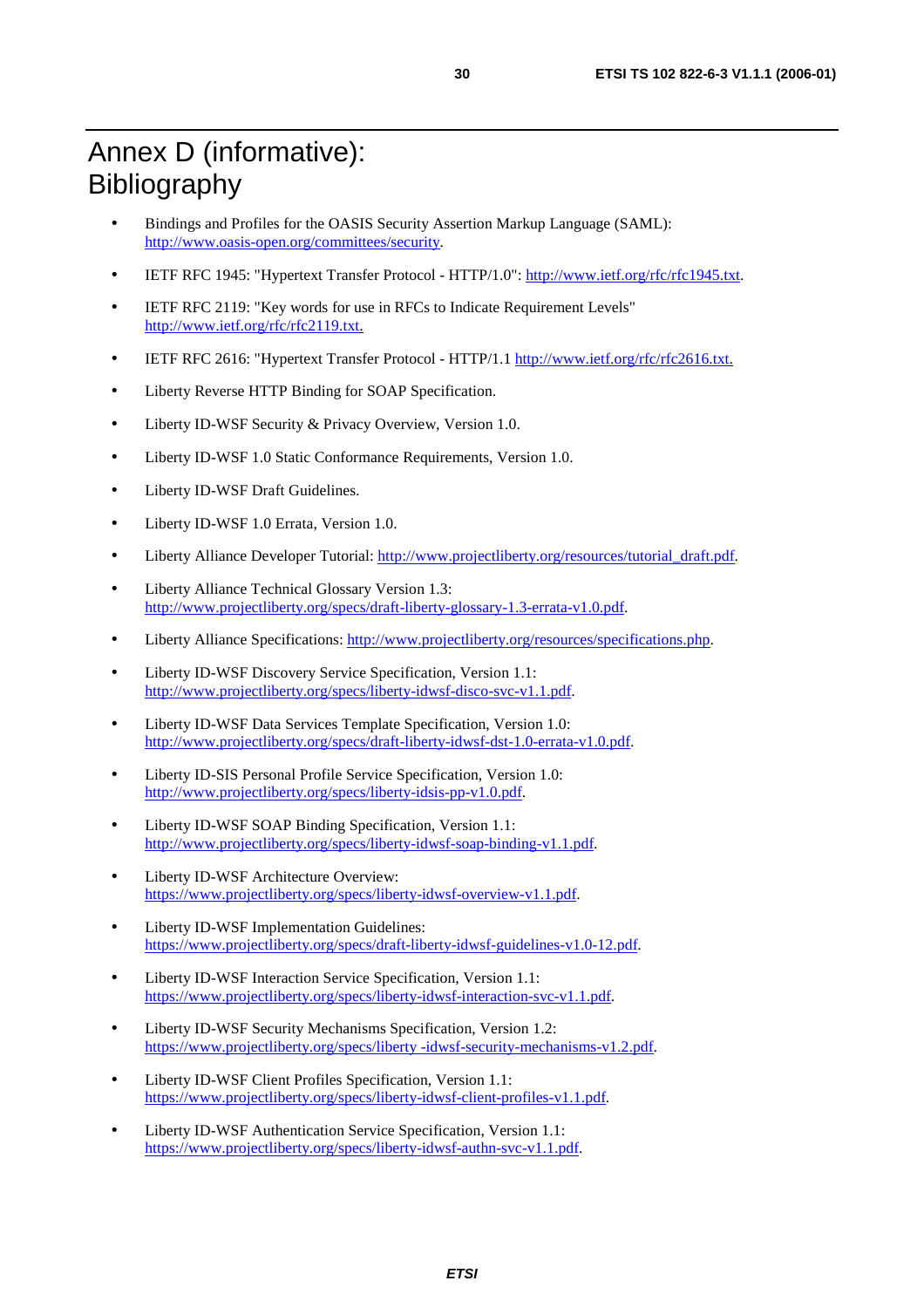## List of tables